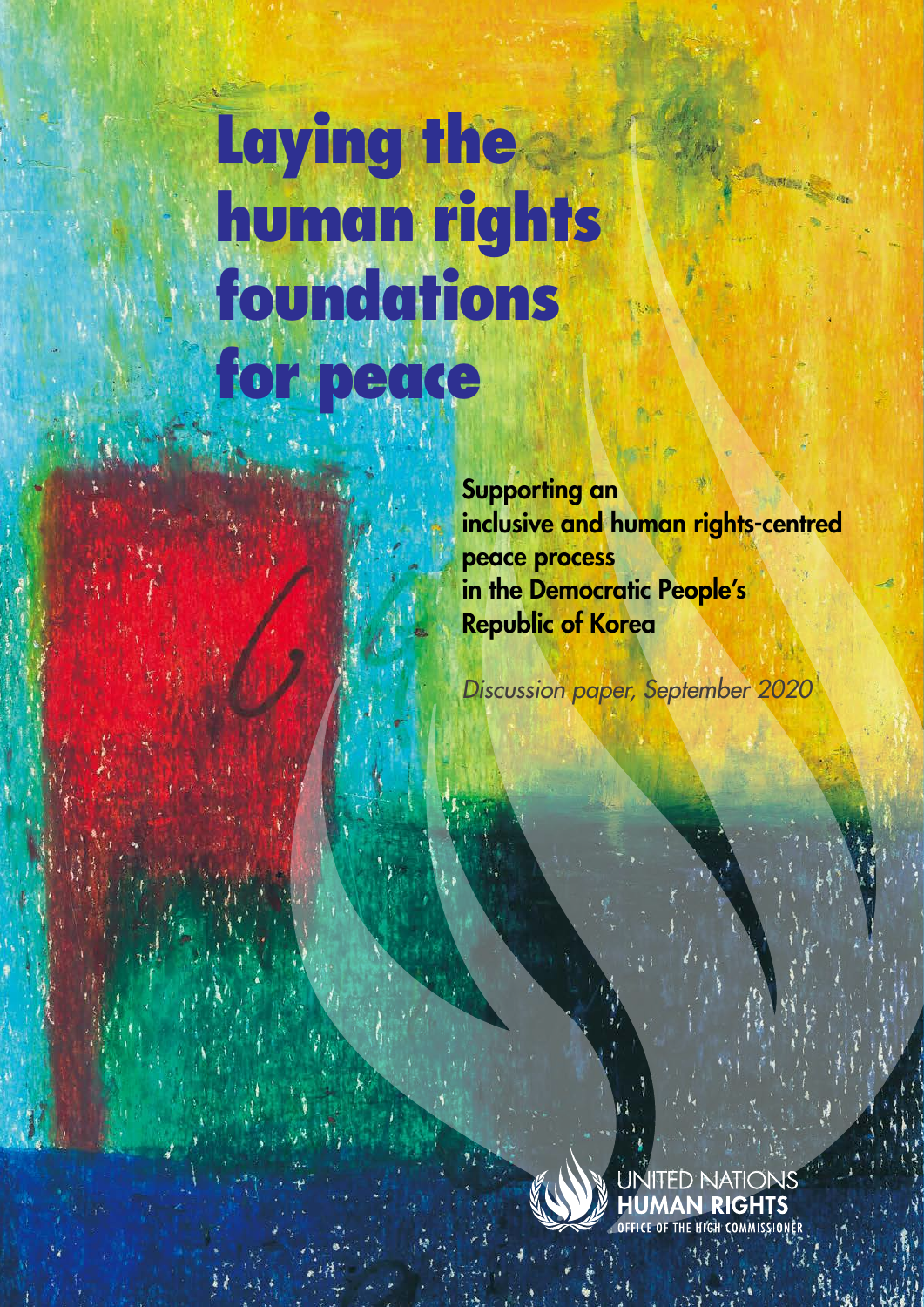© United Nations, September 2020

Cover art by Chung Guk AN, artist born in the Democratic People's Republic of Korea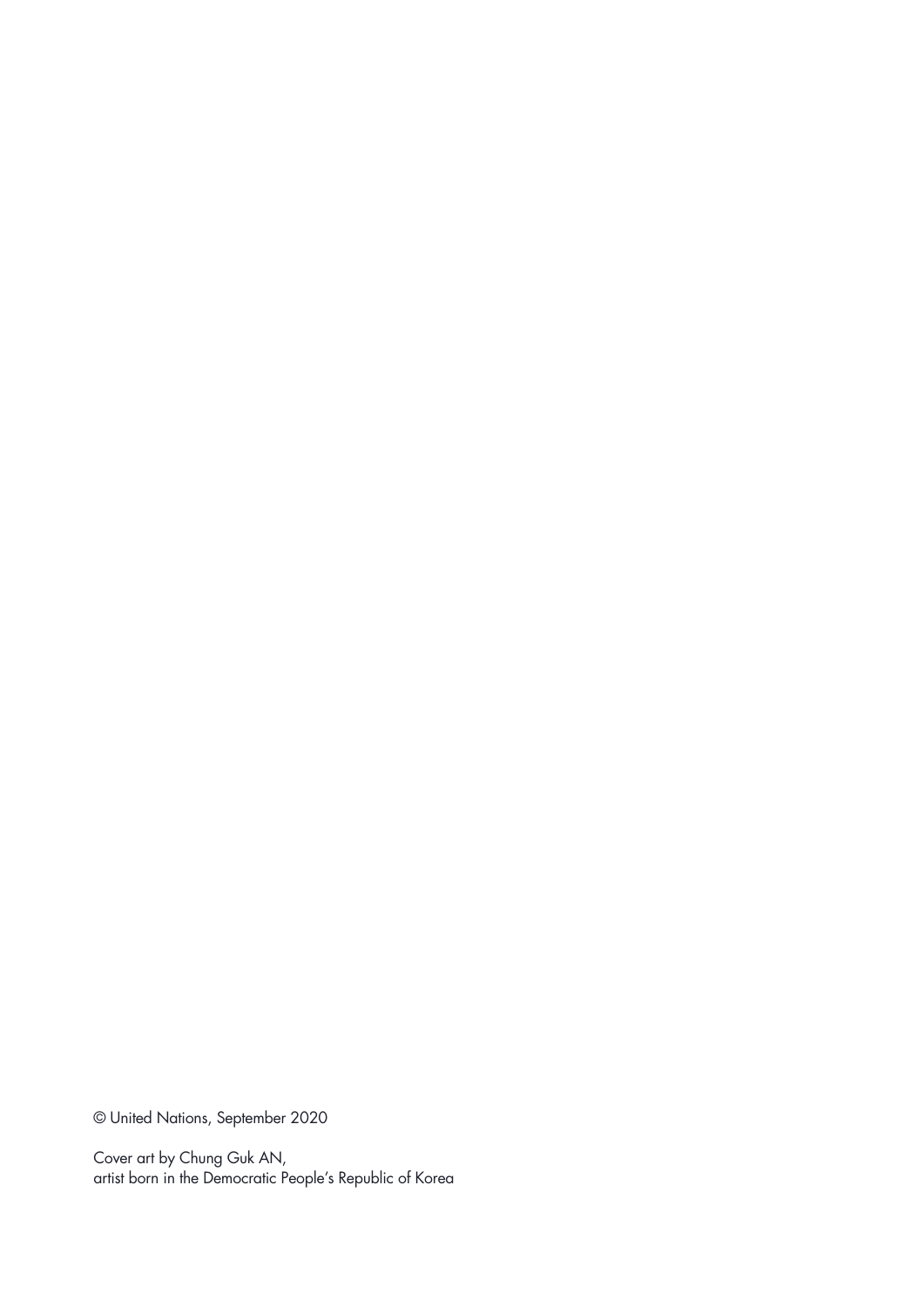| <b>Table of Contents</b> |                                                                                                              |
|--------------------------|--------------------------------------------------------------------------------------------------------------|
|                          |                                                                                                              |
|                          |                                                                                                              |
| L.                       | Executive summary / 5                                                                                        |
| Ш.                       | Introduction $/7$                                                                                            |
| Ш.                       | Methodology / 8                                                                                              |
| IV.                      | Background / 9                                                                                               |
| V.                       | Knowledge and understanding of peace,<br>denuclearization, reunification,<br>justice and accountability / 11 |
| VI.                      | Laying the human rights foundations for peace / 17                                                           |
| VII.                     | Conclusion / 32                                                                                              |
| VIII.                    | Recommendations / 33                                                                                         |
| IX.                      | Annex: Human rights benchmarks / 35                                                                          |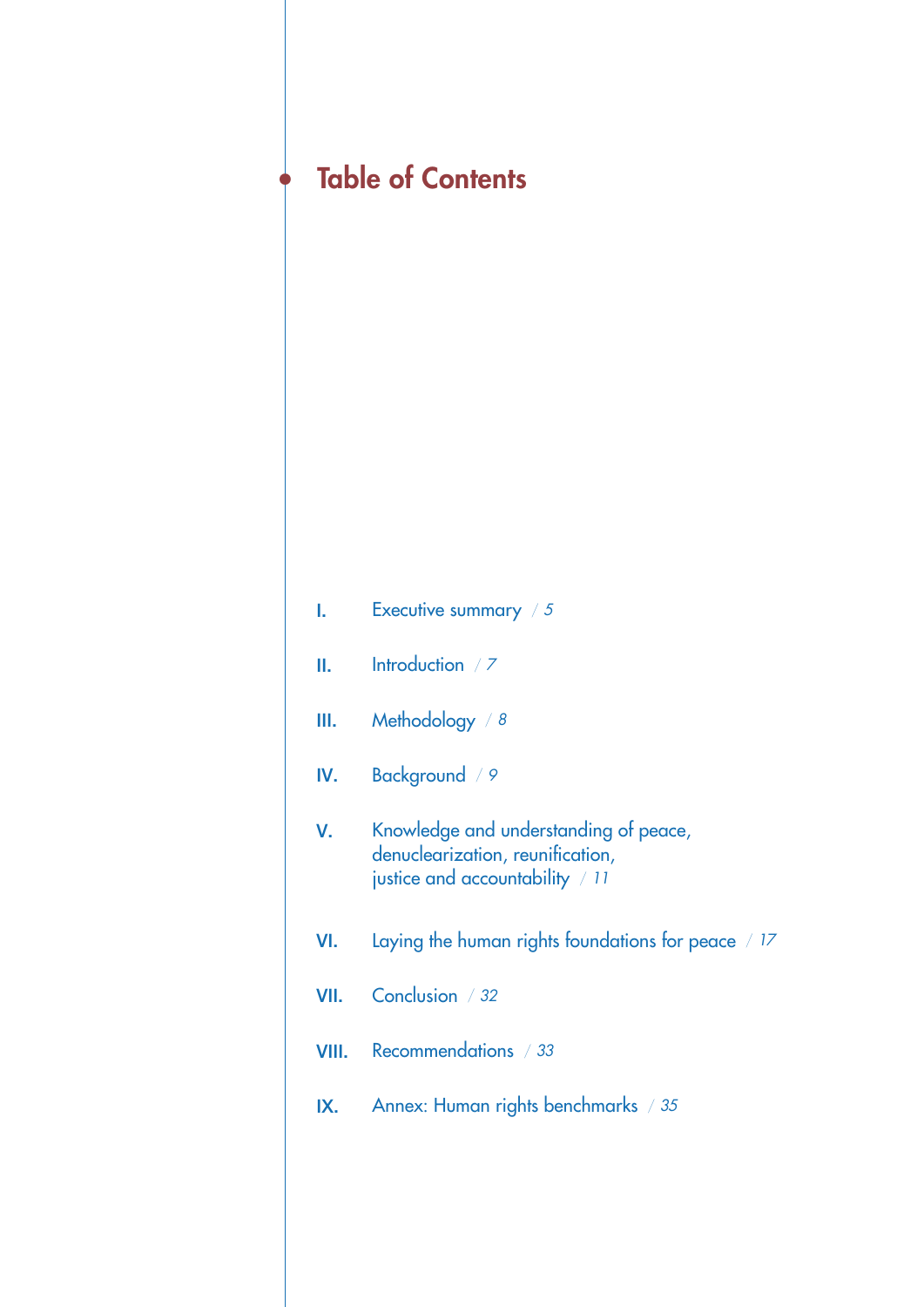# **I.** Executive Summary

This discussion paper provides a snapshot of views of a sample of persons who have left the Democratic People's Republic of Korea, hereinafter referred as escapees,<sup>1</sup> who were interviewed by the Office of the United Nations High Commissioner for Human Rights (OHCHR) on their perceptions related to the peace process on the Korean peninsula<sup>2</sup> and relevant human rights issues. The paper also explores escapees' opinions on the human rights and rule of law issues they deem most pressing in the Democratic People's Republic of Korea. It aims to contribute to ongoing efforts to achieve and sustain peace on the Korean peninsula, highlighting the need for a more participatory approach that takes into account the experiences, viewpoints and needs of the people from the Democratic People's Republic of Korea.

The first part of this paper presents the knowledge, understanding and expectations of a sample of escapees on the current peace process. It also includes their views on justice and accountability as a means to address human rights violations in the Democratic People's Republic of Korea.

The findings indicate that the majority of escapees interviewed by OHCHR were aware of the peace process but were not informed about the details or outcomes of the negotiations. While most escapees supported denuclearization of the Democratic People's Republic of Korea and reunification of the two Koreas, they expected the reunification to take time, given the stark political and economic differences between the two Koreas. Some escapees, primarily those now working on human rights issues in the Democratic People's Republic of Korea, were concerned about the lack of opportunity for people from the Democratic People's Republic of Korea to participate in the peace process and the absence of discussion of human rights during the negotiations.

The second part of the discussion paper presents escapees' views on the critical human rights issues that impacted their daily lives in the Democratic People's Republic of Korea and on changes needed to address the root causes of human rights violations and to establish sustainable peace.

In this context, escapees identified the following as priority human rights issues to be addressed: discrimination based on *songbun*; socio-economic status and gender; lack of employment and economic opportunities; lack of respect for the rule of law and fundamental freedoms; corruption and abuse of authority; the practices of torture and ill-treatment, sexual abuse, and inhumane

OHCHR interviewed 63 escapees - 61 women and two men. In addition, a total of 12 escapees -10 men and two women - participated in three focus groups discussions.

<sup>2</sup> The term "peace process" is used in this paper to refer to dialogue and engagements with the Democratic People's Republic of Korea on inter-Korean relations, security and denuclearization, and economic and humanitarian support.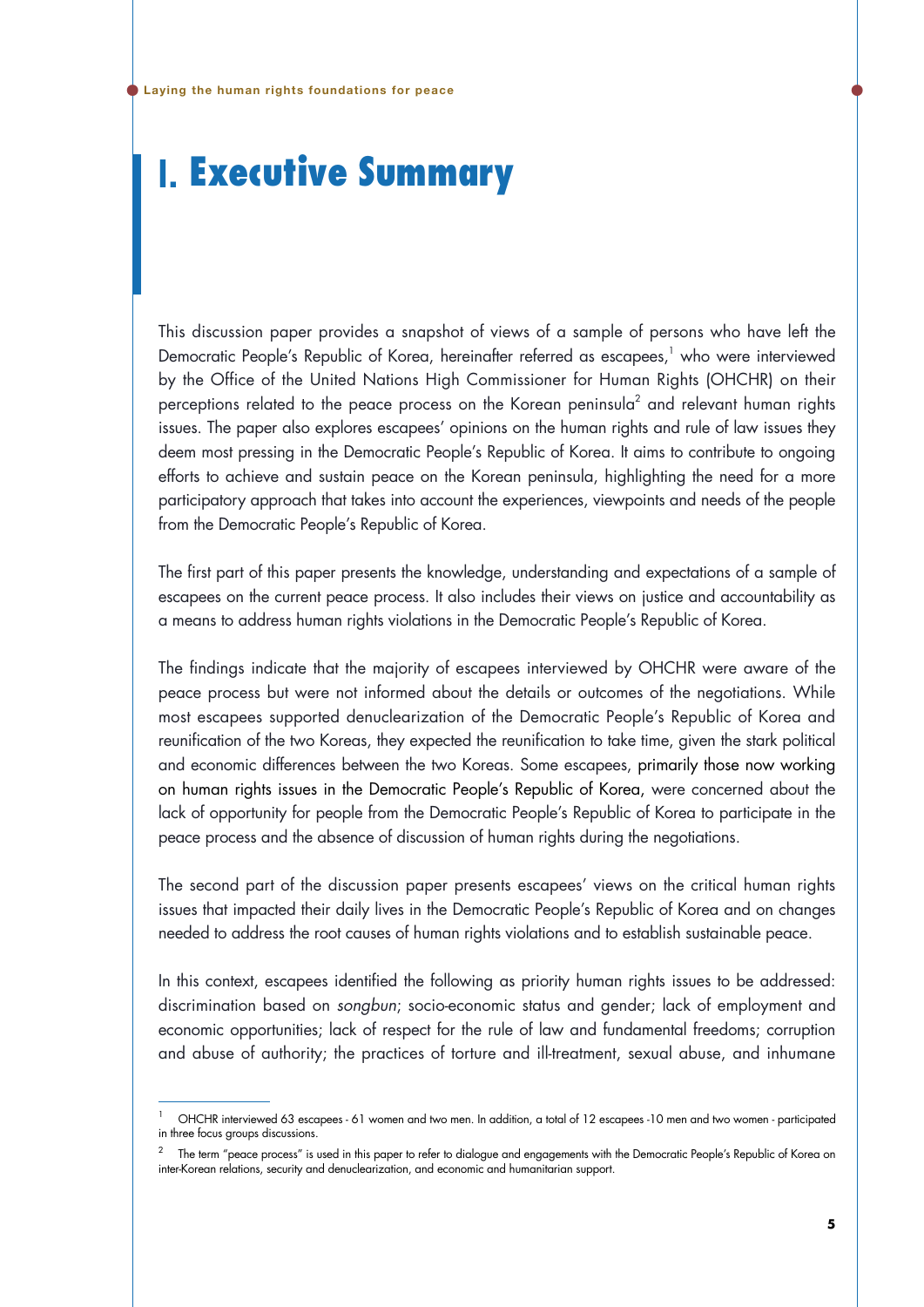conditions in prisons and detention facilities; the existence of political prisons; the issue of separated families and international abductions; and the need to ensure justice and accountability to address past and ongoing human rights violations.

The discussion paper makes recommendations to the Democratic People's Republic of Korea, the Republic of Korea, the United States of America and the international community on integrating human rights into the peace negotiations. The annex provides the Government of the Democratic People's Republic of Korea with a list of recommendations that could be used as benchmarks to begin the process of human rights-based reforms.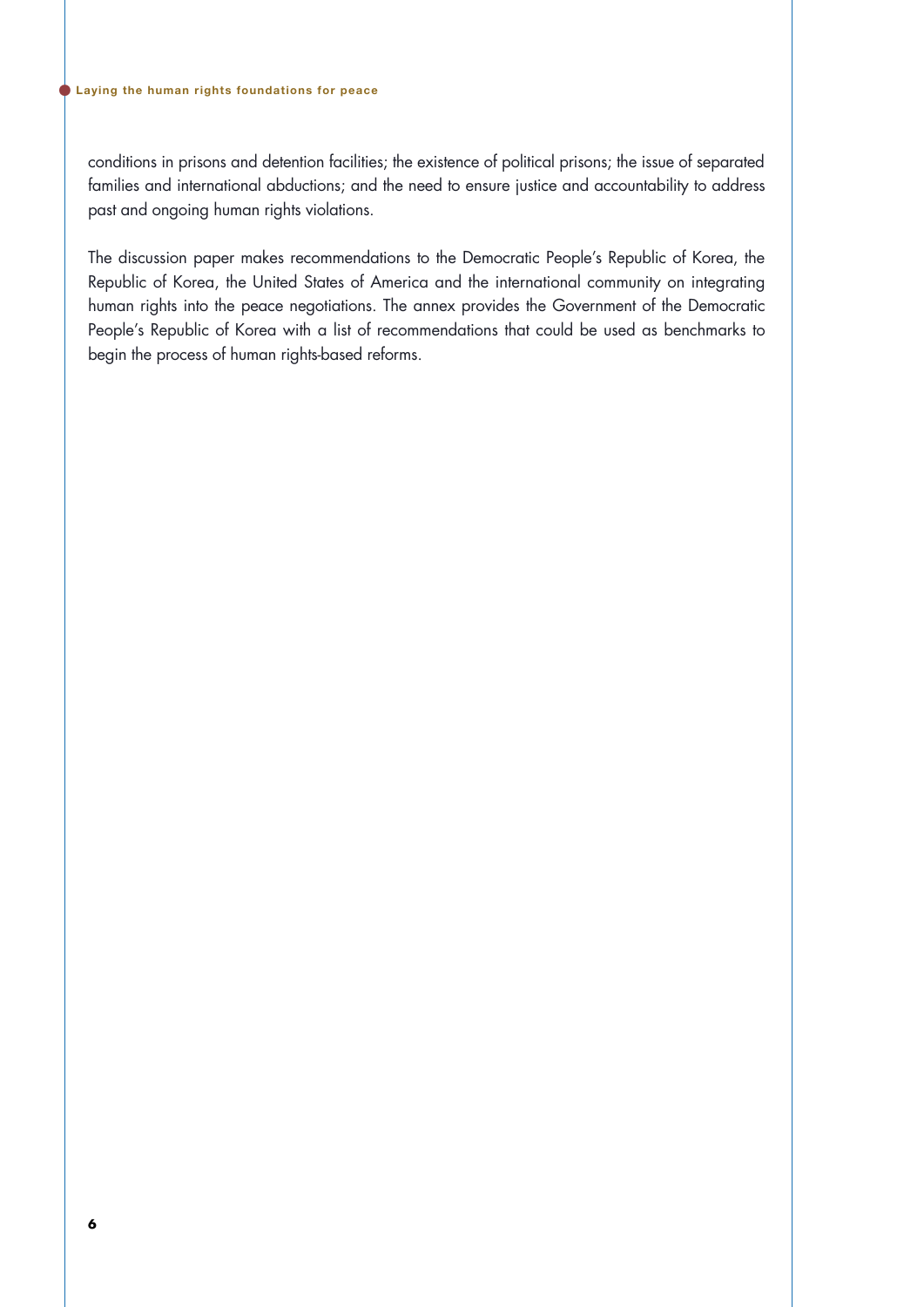# **II.** Introduction

This discussion paper aims to highlight the views of a sample of persons who have escaped from the Democratic People's Republic of Korea on human rights issues relevant to the ongoing peace process. This exercise was undertaken in a context where the current peace talks lack any formal structure to give voice to the people of the Democratic People's Republic of Korea. The paper thereby aims to initiate a public discourse on the need for meaningful participation of people of the Democratic People's Republic of Korea in the peace process. It also recommends key human rights reforms, and highlights the role of the international community in advocating for such reforms.

The International Covenant on Civil and Political Rights, to which the Democratic People's Republic of Korea is a State party, guarantees the right to participate in public affairs. $3$  Such participation is central to the attainment of democracy, the rule of law, social inclusion, gender equality, and economic development. While public authorities are responsible for taking decisions, the participation of various sectors of society allows for more informed decisions, thereby enhancing the legitimacy of State action.

Active, free and meaningful public participation is key to the right to development<sup>4</sup> and to the full realization of all human rights.<sup>5</sup> The Sustainable Development Goals include commitments to ensure responsive, inclusive, participatory and representative decision-making at all levels.<sup>6</sup> United Nations Security Council Resolution 1325 on Women, Peace and Security affirms the importance of the participation of women and the inclusion of gender perspectives in peace negotiations and postconflict peacebuilding and governance.<sup>7</sup> Inclusive decision-making and meaningful participation are fundamental to sustaining peace including in peace processes.<sup>8</sup>

International Covenant on Civil and Political Rights, Article 25. Other human rights instruments, to which the Democratic People's Republic of Korea is a State party to, namely the International Covenant on Economic, Social and Cultural Rights, the Convention on the Elimination of All Forms of Discrimination Against Women, the Convention on the Rights of the Child, and the Convention on the Rights of Persons with Disabilities, also contain provisions guaranteeing public participation.

The Declaration on the Right to Development, adopted by General Assembly resolution 41/128 on 4 December 1986, recognizes the right to active, free and meaningful participation in development.

Participation also helps to promote the exercise of other rights such as the rights to equality and non-discrimination, freedoms of opinion and expression, peaceful assembly and association, and the right to development.

The Sustainable Development Goals were adopted by the General Assembly in 2015. For more information, visit [https://](https://sustainabledevelopment.un.org/) [sustainabledevelopment.un.org/](https://sustainabledevelopment.un.org/) . The implementation and monitoring of the Sustainable Development Goals requires meaningful participation of all actors in society, including those most at risk of discrimination and of being left behind.

<sup>7</sup> United Nations Security Council Resolution 1325 was adopted on October 2000 to ensure gender integration and representation in peacekeeping and peacebuilding initiatives. https://undocs.org/en/S/RES/1325(2000)

<sup>8</sup> United Nations and World Bank. 2018. "Pathways for Peace: Inclusive Approaches to Preventing Violent Conflict." For more information visit https://openknowledge.worldbank.org/bitstream/handle/10986/28337/211162ov.pdf?sequence=6&isAllowed=y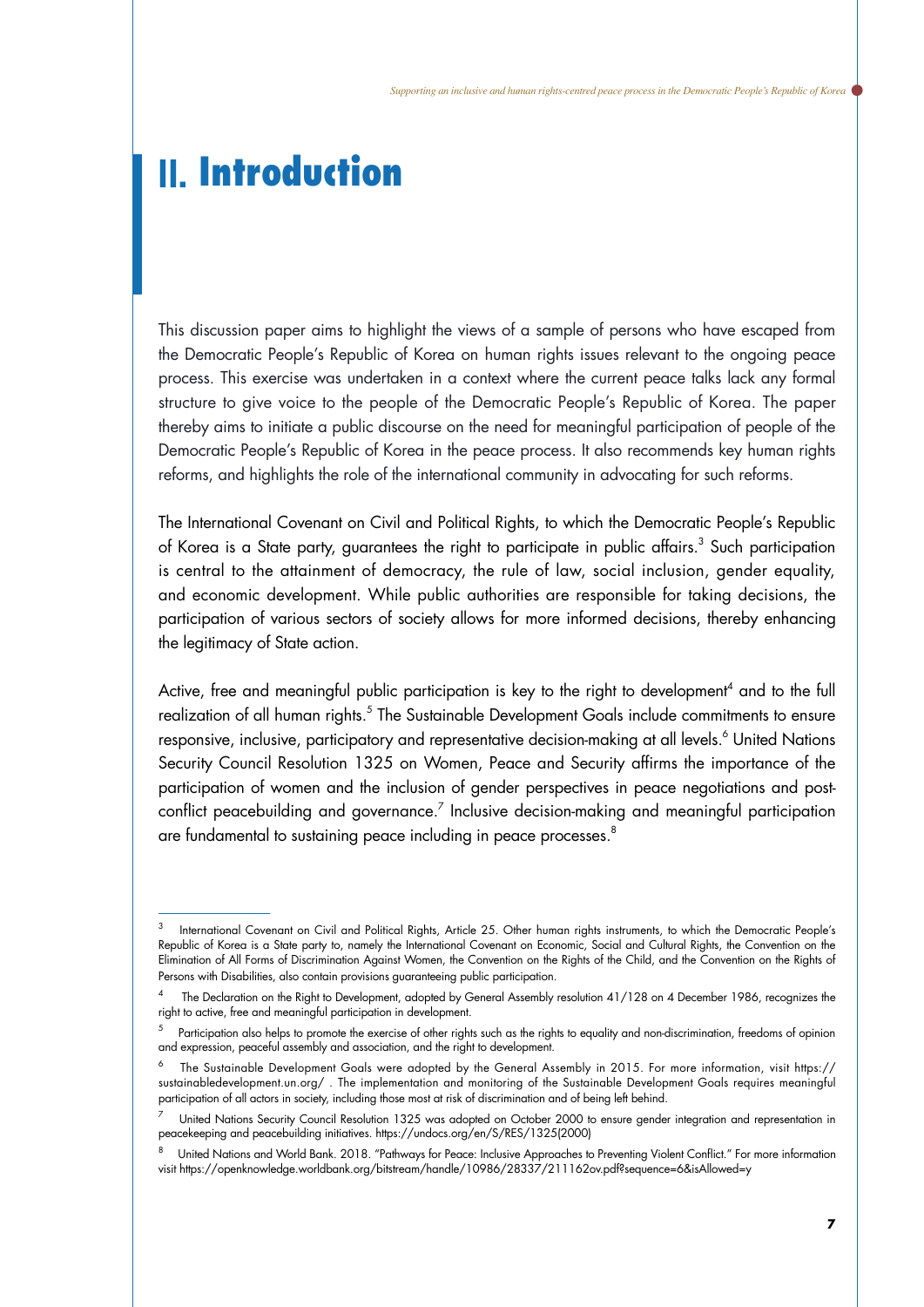# **III.** Methodology

This discussion paper is based on 63 interviews conducted by OHCHR between January and December 2019, primarily with women escapees $^{\circ}$  from the Democratic People's Republic of Korea. Most of the escapees interviewed left the country in 2018 or 2019 via the land border with China. Interviewees included housewives, persons engaged in commercial activities, teachers, nurses, farmers and students. OHCHR also conducted three focus groups discussions with escapees who arrived in the Republic of Korea before 2018, and who are active in the human rights field.

All interviews and focus group discussions were conducted in the Republic of Korea using a format that allowed escapees to share their experiences and express their views on the peace process, on human rights challenges including those affecting women, and how to achieve sustainable peace. OHCHR conducted a qualitative analysis of the information to identify the main patterns and themes highlighted in the interviews and focus groups discussions. It obtained free and informed consent to use the information. The identity and other details of the interviewees have been withheld for their protection.

OHCHR was unable to interview citizens from the Democratic People's Republic of Korea living inside the country due to the continued lack of access to the Democratic People's Republic of Korea.

OHCHR recognizes the diversity of views among escapees and the broader public in the Democratic People's Republic of Korea and does not claim that this paper is representative of this full spectrum of experiences and opinions. Nevertheless, the findings provide insights into the views of some escapees living in the Republic of Korea and highlights the need to include voices of people from the Democratic People's Republic of Korea in a process from which they have thus far been excluded. Further consultation and efforts to integrate the views of citizens from the Democratic People's Republic of Korea, as well as of those living outside, would add a valuable and essential dimension to the current peace diplomacy.

The majority of escapees who have arrived in the Republic of Korea are women. OHCHR currently has limited access to male escapees in the Republic of Korea.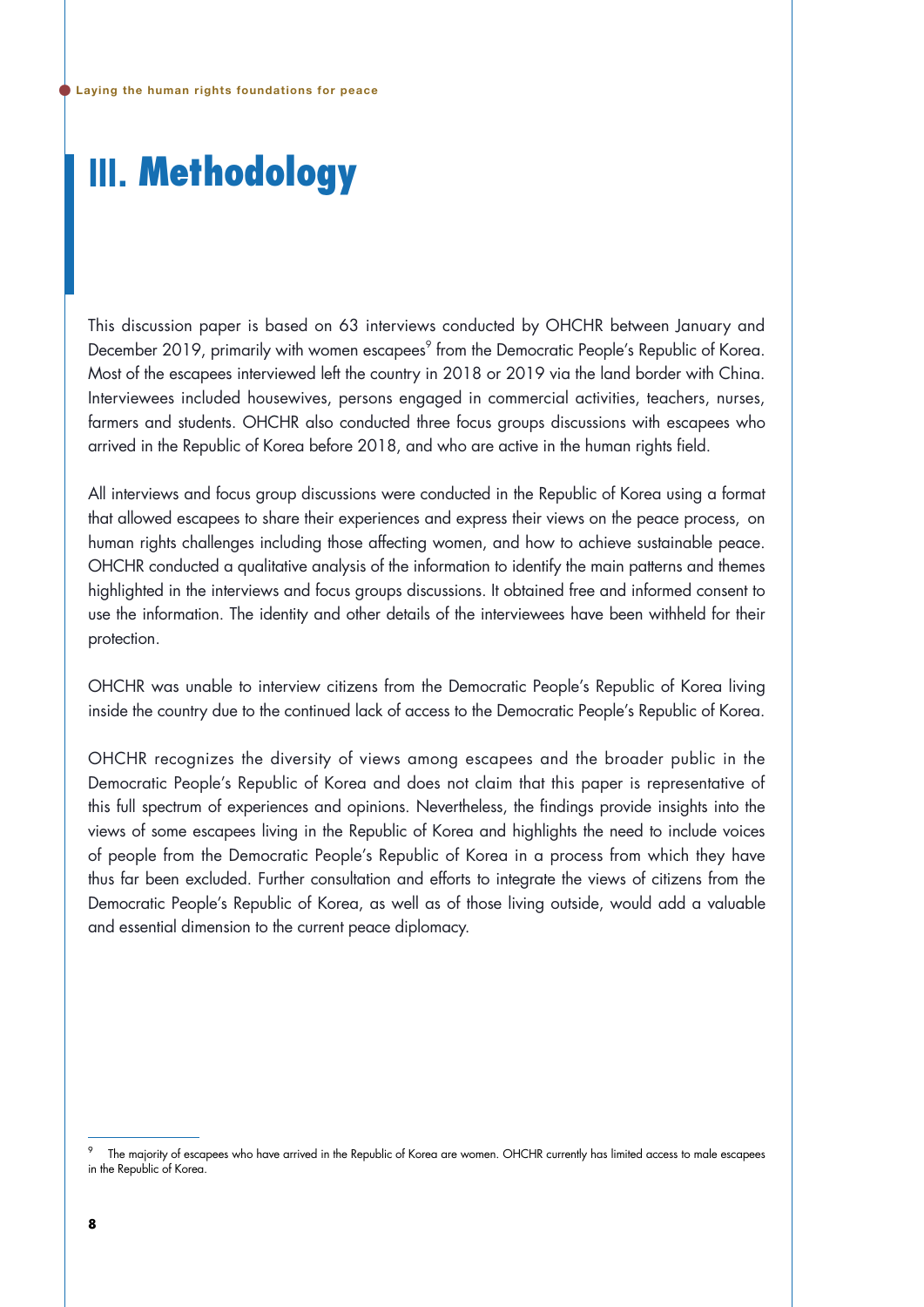# **Ⅳ.** Background

In early 2018, the situation on the Korean peninsula underwent a shift. In an effort to improve relations, the Democratic People's Republic of Korea and the Republic of Korea held three summits. On 27 April 2018, they signed the Panmunjom Declaration for Peace, Prosperity and Reunification of the Korean Peninsula (Panmunjom Declaration), and on 19 September 2018, they signed the Pyongyang Joint Declaration.

The Panmunjom Declaration included a commitment to declaring an end to the 1950-53 Korean War, turning the armistice into a peace treaty, and establishing a permanent and solid peace regime; carrying out disarmament in a phased manner; alleviating military tensions and increasing active cooperation; and resolving humanitarian issues including the reunion of the separated families.<sup>10</sup> In the Pyongyang Joint Declaration, the Democratic People's Republic of Korea committed to permanently dismantling the Dongchang-ri missile-engine test-site and expressed its willingness to dismantle the nuclear facilities in Yeongbyeon if the United States of America would take corresponding measures. The two States also agreed to expand the cessation of military hostilities; initiate cross-border cultural, social and economic exchanges; strengthen humanitarian cooperation to resolve the issue of separated families; and initiate tourism, railways and roads cooperation projects.<sup>11</sup>

The first ever summit between the leaders of the Democratic People's Republic of Korea and the United States of America was held on 12 June 2018, in Singapore. On that occasion, President Trump made a commitment to "provide security guarantees to the Democratic People's Republic of Korea" while Chairman Kim Jong Un "reaffirmed his firm and unwavering commitment to complete denuclearization of the Korean peninsula". The two leaders agreed to hold follow-up negotiations in their efforts to build a lasting and stable peace on the Korean peninsula.<sup>12</sup>

In February 2019, the United States of America and the Democratic People's Republic of Korea held a second Summit in Hanoi, Vietnam, which ended without an agreement. Negotiations have since been stalled.

<sup>&</sup>lt;sup>10</sup> Panmunjom Declaration for Peace, Prosperity and Reunification of the Korean Peninsula, https://www.mofa.go.kr/eng/brd/m\_5478/ view.do?seq=319130&srchFr=&amp%3BsrchTo=&amp%3BsrchWord=&amp%3BsrchTp=&amp%3Bmulti\_itm\_seq=0&amp%3Bitm\_ seq\_1=0&amp%3Bitm\_seq\_2=0&amp%3Bcompany\_cd=&amp%3Bcompany\_nm=&page=1&titleNm=

<sup>11</sup> Pyongyang Joint Declaration of September 2018, www.mofa.go.kr/eng/brd/m\_5476/viewdo?seq=319608&srchFr =&amp%3BsrchTo= &amp%3BsrchWord = &amp%3BsrchTp = &amp%3Bmulti\_itm\_seq = 0&amp%3Bitm\_seq\_1 = 0&

<sup>&</sup>lt;sup>12</sup> Joint Statement of President Donald J. Trump of the United States of America and Chairman Kim Jong Un of the Democratic People's Republic of Korea at the Singapore Summit, https://www.whitehouse.gov/briefings-statements/joint-statement-president-donald-j-trumpunited-states-america-chairman-kim-jong-un-democratic-peoples-republic-korea-singapore-summit/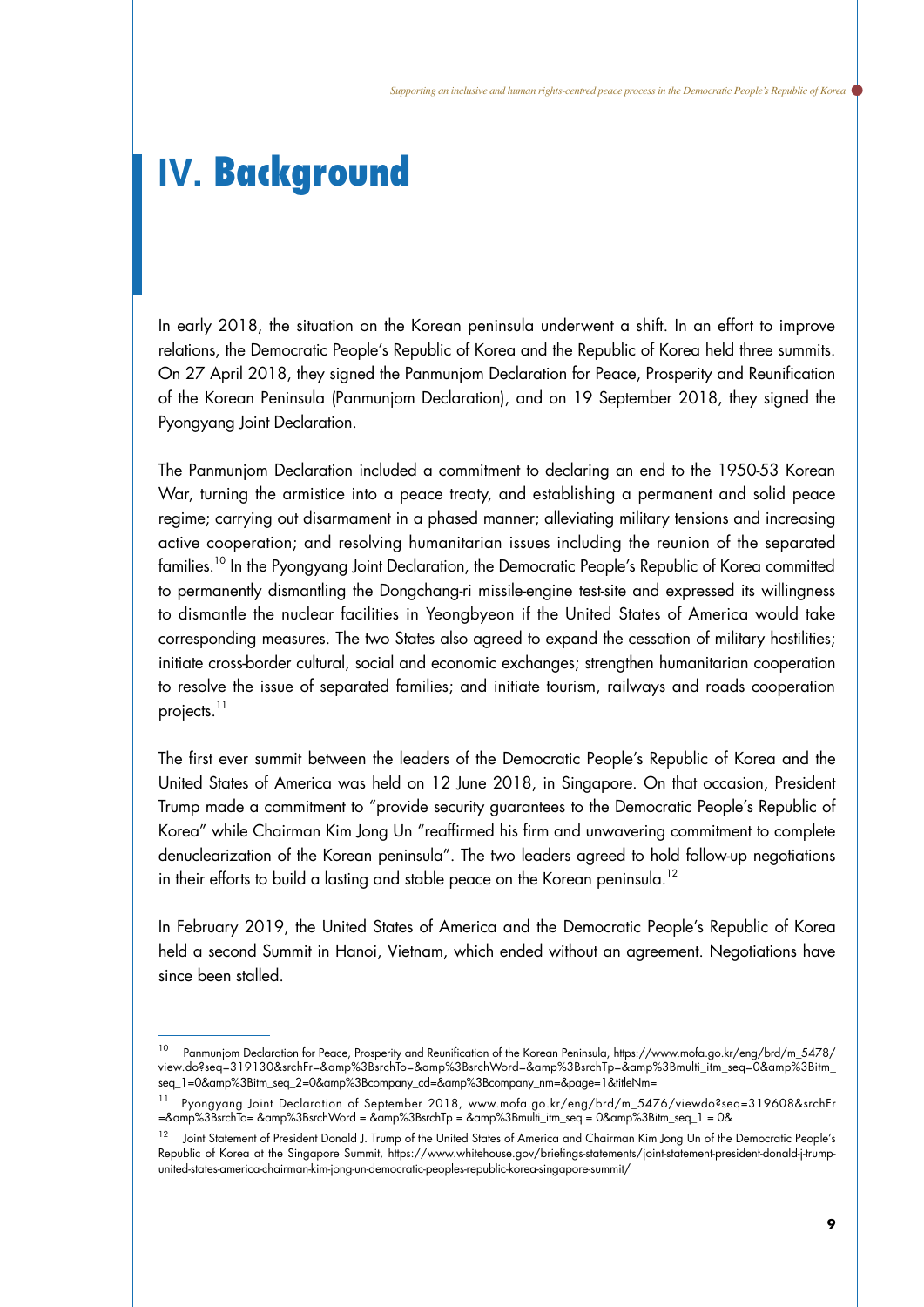While efforts for the peaceful resolution of the conflict on the Korean peninsula continue, there have been no substantial changes in the serious human rights situation in the Democratic People's Republic of Korea. As denuclearization has been at the forefront of the negotiations, human rights issues have so far not been part of this process, and the voices of the people of the Democratic People's Republic of Korea, including women, have been absent. Civil society organizations in the Republic of Korea have expressed concerns over the failure to integrate human rights issues into the peace talks. The Special Rapporteur on the situation of human rights in the Democratic People's Republic of Korea has repeatedly emphasized the centrality of human rights in the peace process and the need for upholding human rights as a conflict prevention and peacebuilding tool.<sup>13</sup> The United Nations Secretary-General has also stressed the centrality of the welfare and inherent dignity of the people of the Democratic People's Republic of Korea in any negotiations to denuclearize the Korean peninsula and to establish durable peace and stability in the region.<sup>14</sup>

<sup>&</sup>lt;sup>13</sup> Human Rights are key to progress in North Korea talks, says UN expert, https://www.ohchr.org/en/NewsEvents/Pages/ DisplayNews.aspx?NewsID=22988&LangID=E

<sup>14</sup> Report of the Secretary-General on the Situation of human rights in the Democratic People's Republic of Korea, August 2018, https:// documents-dds-ny.un.org/doc/UNDOC/GEN/N18/251/74/PDF/N1825174.pdf?OpenElement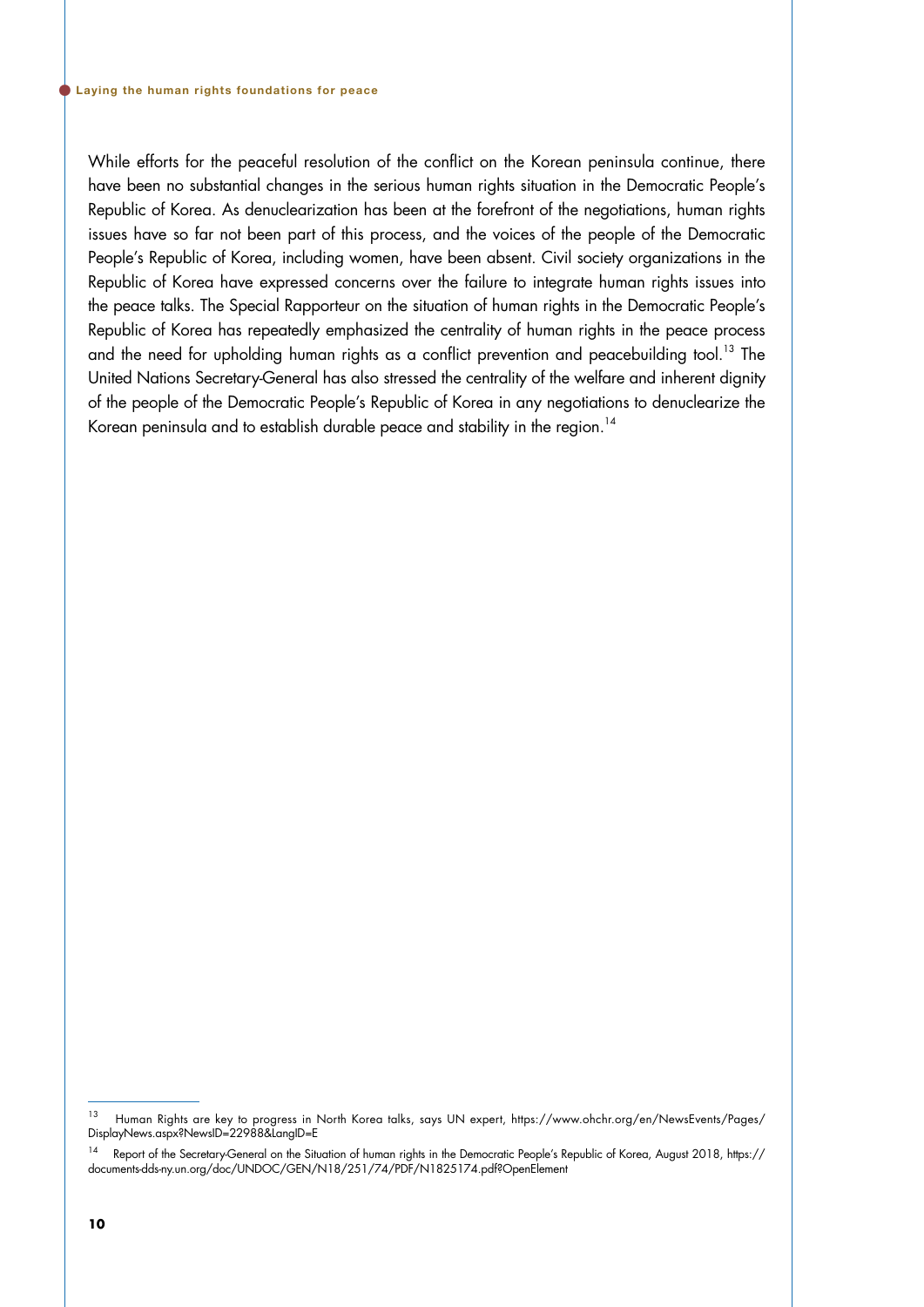# **Ⅴ.** Knowledge and understanding of peace, denuclearization, reunification, justice and accountability

This section explores escapees' knowledge, understanding and expectations of the human rights issues relevant to denuclearization and reunification and assesses whether they had an opportunity to meaningfully participate and express their views in the peace process. The section also considers the escapees' awareness of and views on justice and accountability and of the appropriate mechanisms to address past and ongoing human rights violations in the Democratic People's Republic of Korea.

### a) Peace and Denuclearization

*"I heard about the visit to Vietnam [Hanoi Summit] and China by Chairman Kim Jong Un. On television, there were media reports that the talks went very well and they [the leaders] came home safely."15*

The majority of the escapees that OHCHR interviewed were aware of the talks between the Democratic People's Republic of Korea, the Republic of Korea and the United States of America.<sup>16</sup> They understood that the negotiations focused on reunification, denuclearization, economic development and the lifting of sanctions. Inside the Democratic People's Republic of Korea, urban residents were informed about the peace talks by watching or listening to national broadcasts. In rural areas, people generally had less access to information, which was often shared among relatives through word of mouth.

*"If people have television and electricity, they can know what is happening. In some areas, there is no electricity so people do not get any news. The village people who come to cities hear about it and share the information or news in their places."17*

KOR/19/0044.

<sup>&</sup>lt;sup>16</sup> Escapees who have lived in the Republic of Korea or China for some years were better informed about the peace process as compared to those who had recently left the Democratic People's Republic of Korea.

KOR/19/0044.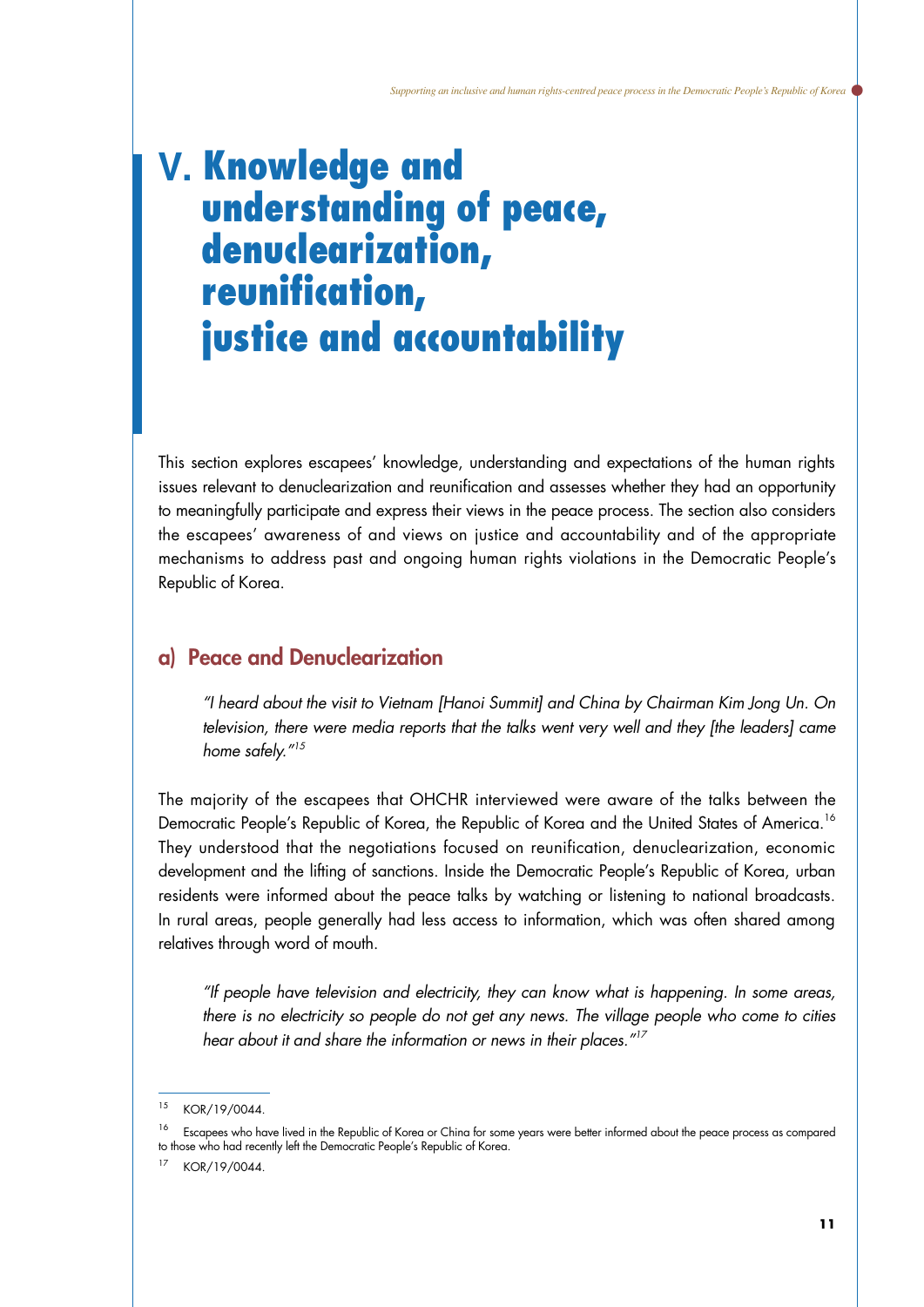*"I felt that the peace talks were covered selectively in North Korea18. We were told about the visit of President Moon Jae-in when he met Chairman Kim Jong Un on the runway of*  Pyongyang Airport and were shown photos and video clips of the South Korean<sup>19</sup> President *meeting with different counterparts. The news commentator said where they met and that unification was on the horizon."20*

Although the peace process is an important political development in the Democratic People's Republic of Korea, some escapees pointed out that the general public, especially poorer families and those living in rural areas, were more concerned about meeting their daily subsistence needs, and did not follow the dialogue process or were concerned about the prospects of the country. Escapees were also of the view that the public did not believe the success of this process would bring meaningful improvement to their daily struggles for survival.

*"Civilians in North Korea are only concerned about how to make a living; if I go to the*  Jangmadang [market] and sell things, we worry about making enough money. People do not *have time to think about the peace process and what it should look like, and how justice can be done."21*

*"People think that the opening of North Korea would only benefit the party cadres and that the general public would not benefit."22* 

On denuclearization, most escapees were of the view that it was necessary for both peace and reunification and for the economic development of the country. Some escapees stated that the nuclear and missiles programme and the military-first policy had led to public suffering. They also pointed out that the military-first policy had further strengthened the role of the military in civilian administration and policy-making, resulting in systematic human rights violations. They wanted the Democratic People's Republic of Korea to use its limited resources towards economic and social development.

*"The Government says it has a military-first policy. However, if the military-first policy harms people what is the use of it? Even the military themselves are suffering; they are starving to death due to malnutrition. The Government is using all its resources and has invested a lot in nuclear development, so denuclearization is a sensitive issue. Other countries are perfectly fine without nuclear weapons so why would we need them at the cost of people?" 23*

*"The money spent on being a nuclear power should rather be spent on the well-being of the* 

<sup>&</sup>lt;sup>18</sup> Escapees used the term "North Korea" to refer to the Democratic People's Republic of Korea.

<sup>&</sup>lt;sup>19</sup> Escapees used the term "South Korea" to refer to the Republic of Korea.

<sup>20</sup> KOR/19/0038.

<sup>21</sup> KOR/19/0010.

<sup>22</sup> KOR/19/0045.

<sup>23</sup> KOR/19/0021.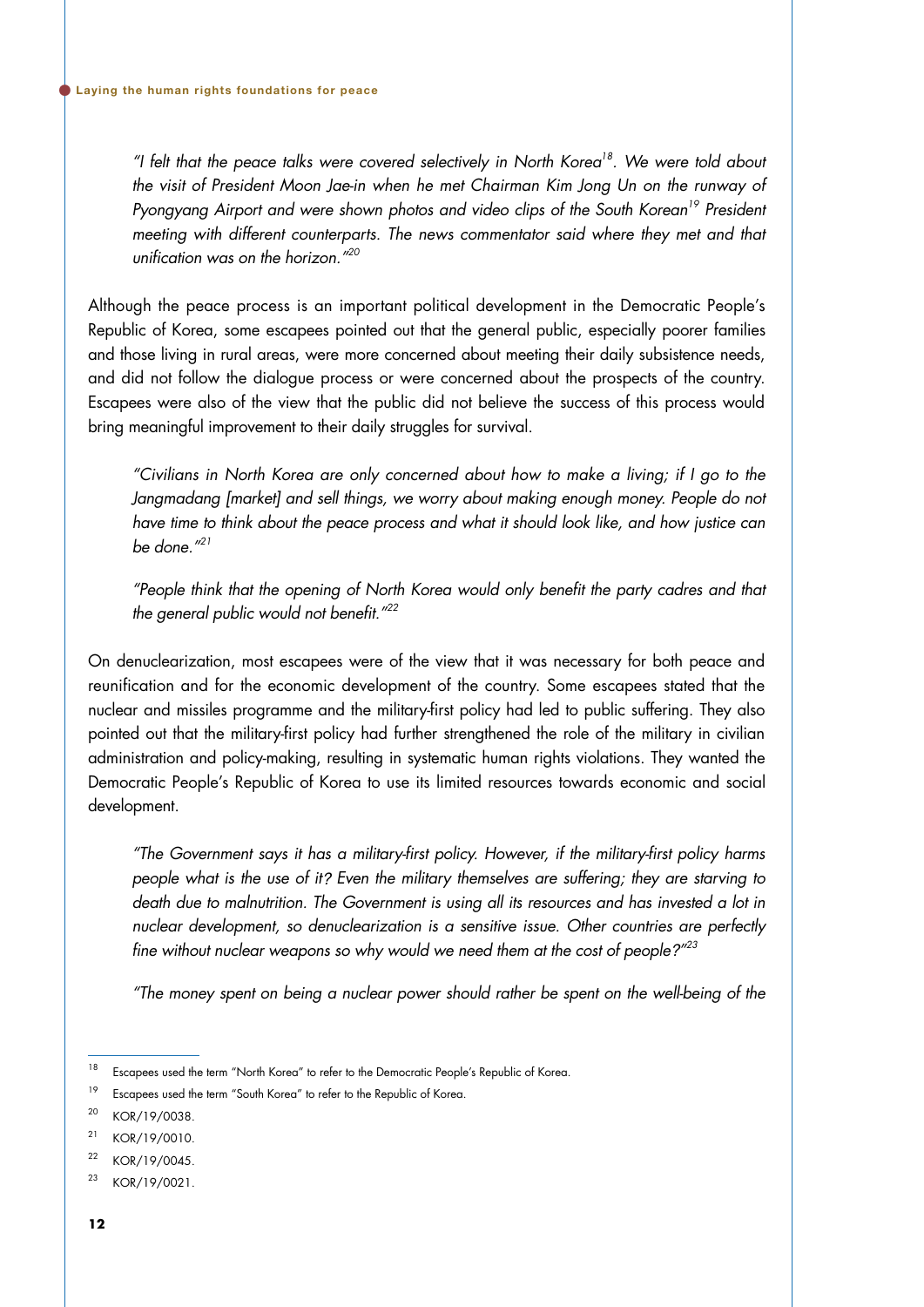*people."24*

### b) Reunification

*"I think exchanges between the two Koreas are necessary. Without the exchanges, reunification is not possible."25*

When asked about possible reunification of the two Koreas, most of the escapees agreed that it was necessary. However, they questioned whether it was feasible given the stark political and economic differences between the two countries.

Most escapees stated that the populations of the two countries have a different understanding of reunification. According to them, in the Democratic People's Republic of Korea, reunification meant absorbing the Republic of Korea and creating a unified country. On the other hand, they considered that people in the Republic of Korea understood reunification as unifying the two countries within the democratic political system of the Republic of Korea.

Some escapees noted that the political leadership in both countries had presented an ideal concept of reunification, which was not practically possible in the current environment. Escapees reiterated the need for a more honest discussion of the issue.

*"Both North and South Korea believe in reunification by absorbing the other country. Some conditions need to be met before reunification. I am skeptical that North Korea would want*  to be absorbed. However, if they seek reunification then the country should improve first. *The concept of reunification presented by the political leadership is too ideal. Reunification is possible once both countries have the same political system. South Korea is a multi-party democracy; it is hard to see that North Korea would be willing to be part of the South Korean multi-party democratic system."26*

Some escapees were of the view that there should be increased economic integration and peopleto-people engagement prior to any political integration. They wanted the Democratic People's Republic of Korea to agree to democratic, social and economic reforms prior to reunification. They also stated that social and economic integration of the two Koreas would create opportunities for economic development; strengthen the rule of law, good governance and human rights; and lay the foundations for future political integration. A few escapees emphasized that the public should be consulted and informed at every stage of the reintegration process.

<sup>24</sup> KOR/19/0022.

<sup>&</sup>lt;sup>25</sup> Focus Group Discussion, 12 April 2019.

<sup>&</sup>lt;sup>26</sup> Interview with an escapee, 25 June 2019.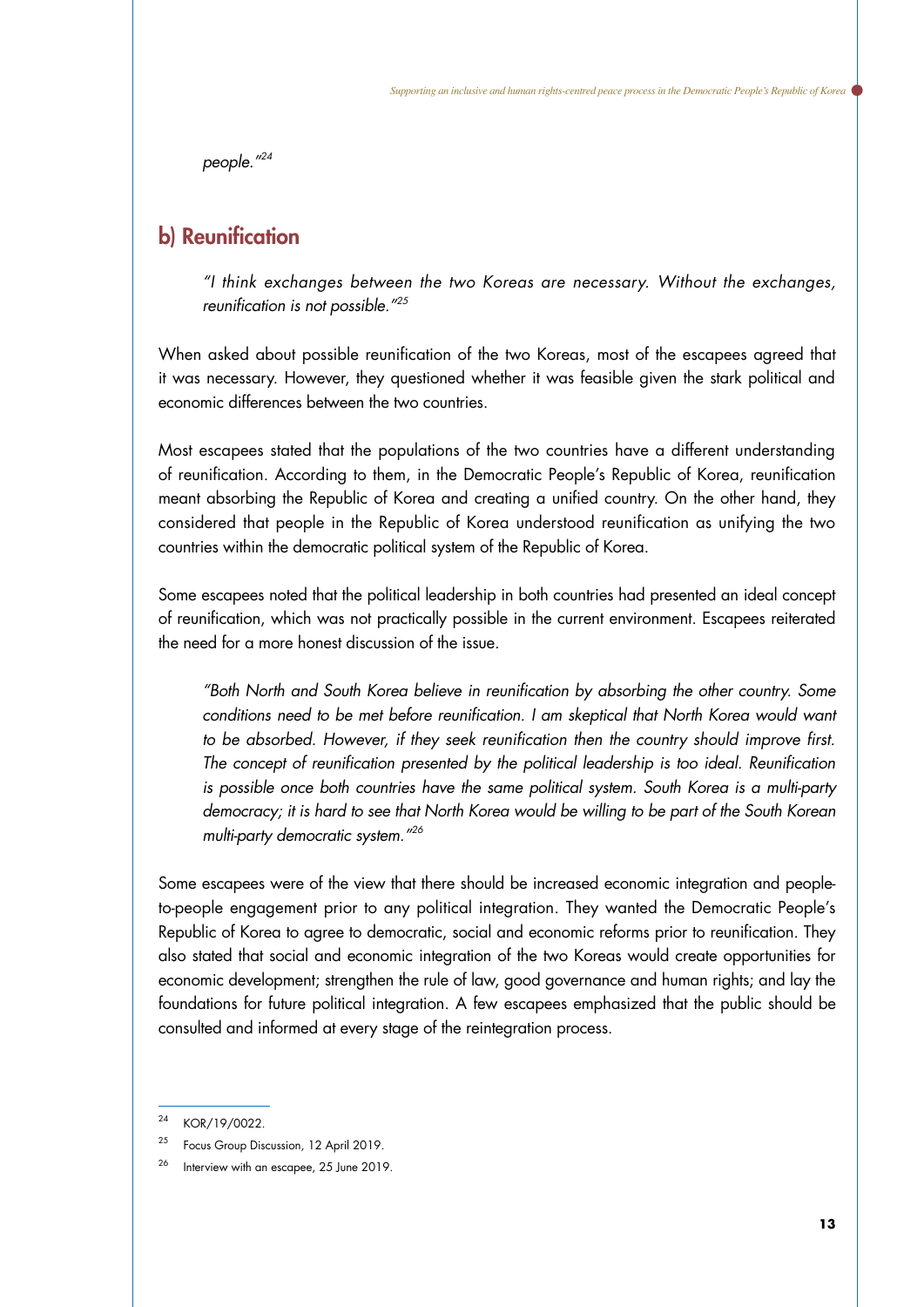Escapees shared their views on steps towards reunification.

*"Currently one country - one system is not possible, as there is a gap between the two Koreas in terms of security, political and economic considerations. Now, we need to maintain a border under a federal system, but where economic exchanges can happen. After a while, after North Korea becomes more familiar with democracy and its economy improves, then it*  is possible that the two countries may become unified under one system. Before that, it would *not be possible."27*

*"Even if North Korea becomes a democratic State, it should be left alone for a certain time for its development. If the reunification is led by South Korea, both the North Korean residents and the Government will be in conflict with South Korea. North Korea should be given a certain time for its development and to become more democratic."28* 

### c) Justice and Accountability

*"When I was living in North Korea, we never thought that justice could be done. I never thought about seeking justice."29*

OHCHR discussed with escapees their expectations concerning remedies for the violations suffered by people in the Democratic People's Republic of Korea. For some escapees, the concepts of justice and accountability were new and they did not have a strong opinion on such processes. Other escapees highlighted that due to restrictions on human rights and fundamental freedoms and the absence of the rule of law, people in the Democratic People's Republic of Korea did not believe that justice and accountability for wrongdoings by the authorities were even foreseeable.

Some escapees highlighted that since most people were unaware of their rights, in many cases, they did not question or blame the authorities for violations. Instead, they believed that they had broken the law and that, while the actions by law enforcement officers were not proper or justifiable, they fell within the remit of the law. On the other hand, some escapees were optimistic that, although this remained limited, people had started questioning abuses by officials.

*"Most people are completely unaware of their rights and accept the violations as their fate instead of questioning the policies of the Government. Criticizing the Government is dangerous and restricted. Many people slowly understand it [their rights]; however, there is a long way to go."30*

<sup>27</sup> Focus Group Discussion, 18 April 2019.

<sup>28</sup> Focus Group Discussion, 2 May 2019.

<sup>29</sup> KOR/19/0010.

<sup>30</sup> KOR/19/0021.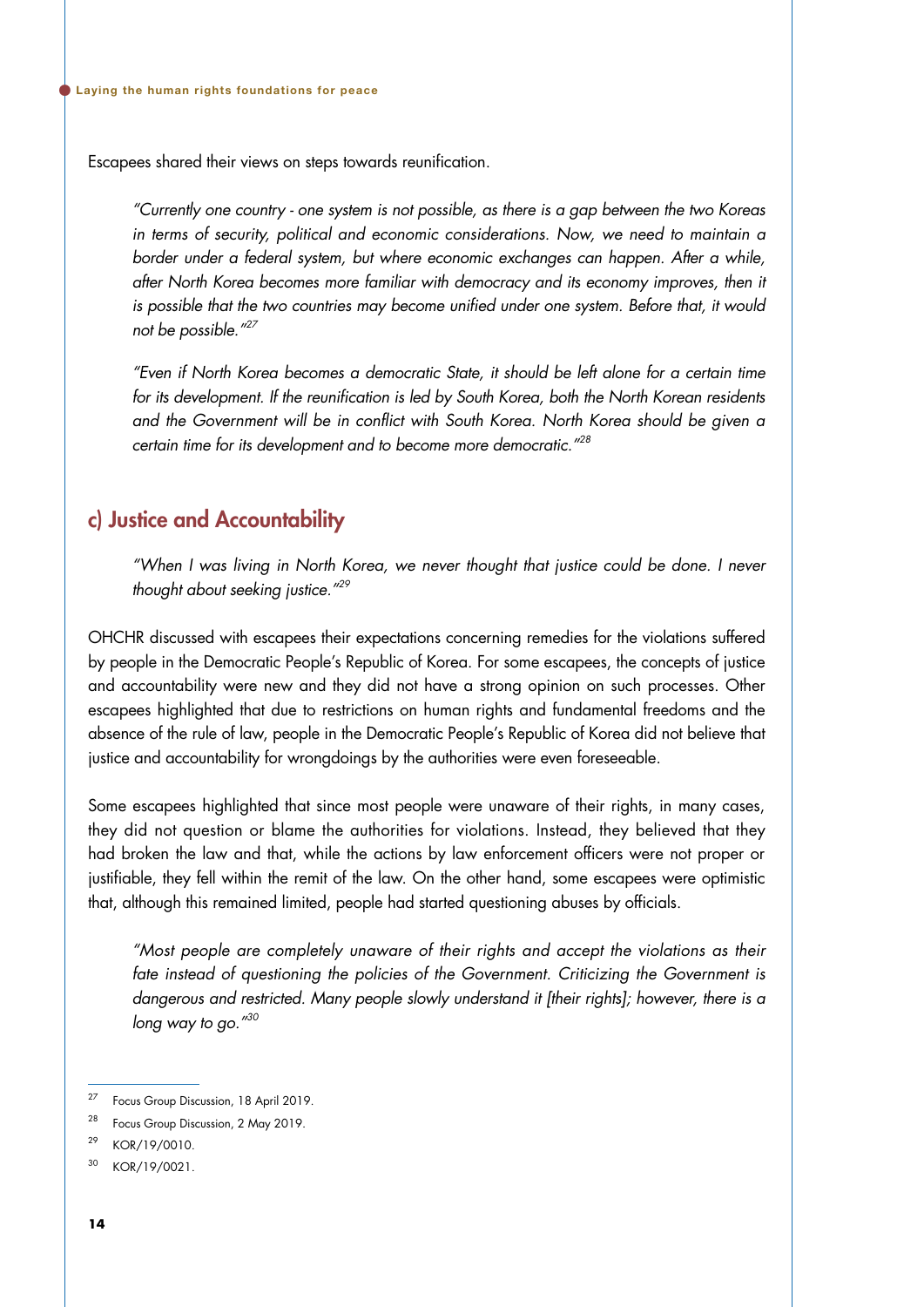*Supporting an inclusive and human rights-centred peace process in the Democratic People's Republic of Korea* 



*"People are unaware of the law and people simply accept any charges laid against them by the authorities, even when they have not committed the crime. People do not have any incentives to learn."31*

When asked which accountability mechanisms they viewed as the most appropriate for ensuring justice and accountability, some escapees did not know what to expect whereas others stated that it was necessary to take into account the specific context to deal with past human rights violations. For example, escapees suggested that the high numbers of Government officials and members of the Worker's Party of Korea who had been involved in human rights violations made it impossible for every crime to be punished. They noted a need to take into account that many low-ranking Government officials had merely executed orders from their superiors.

*"Many people have committed wrongdoings but a lot of them were just obeying orders.*  People tell us that they know that they should not be doing this [violating rights] but they have *no choice. I do not think all people should be punished."32*

Some escapees, primarily those who were victims of human rights violations, expressed that it was important to punish suspected perpetrators of serious human rights violations. They believed that punishment was necessary to ensure justice.

31 KOR/19/0022.

32 KOR/19/0023.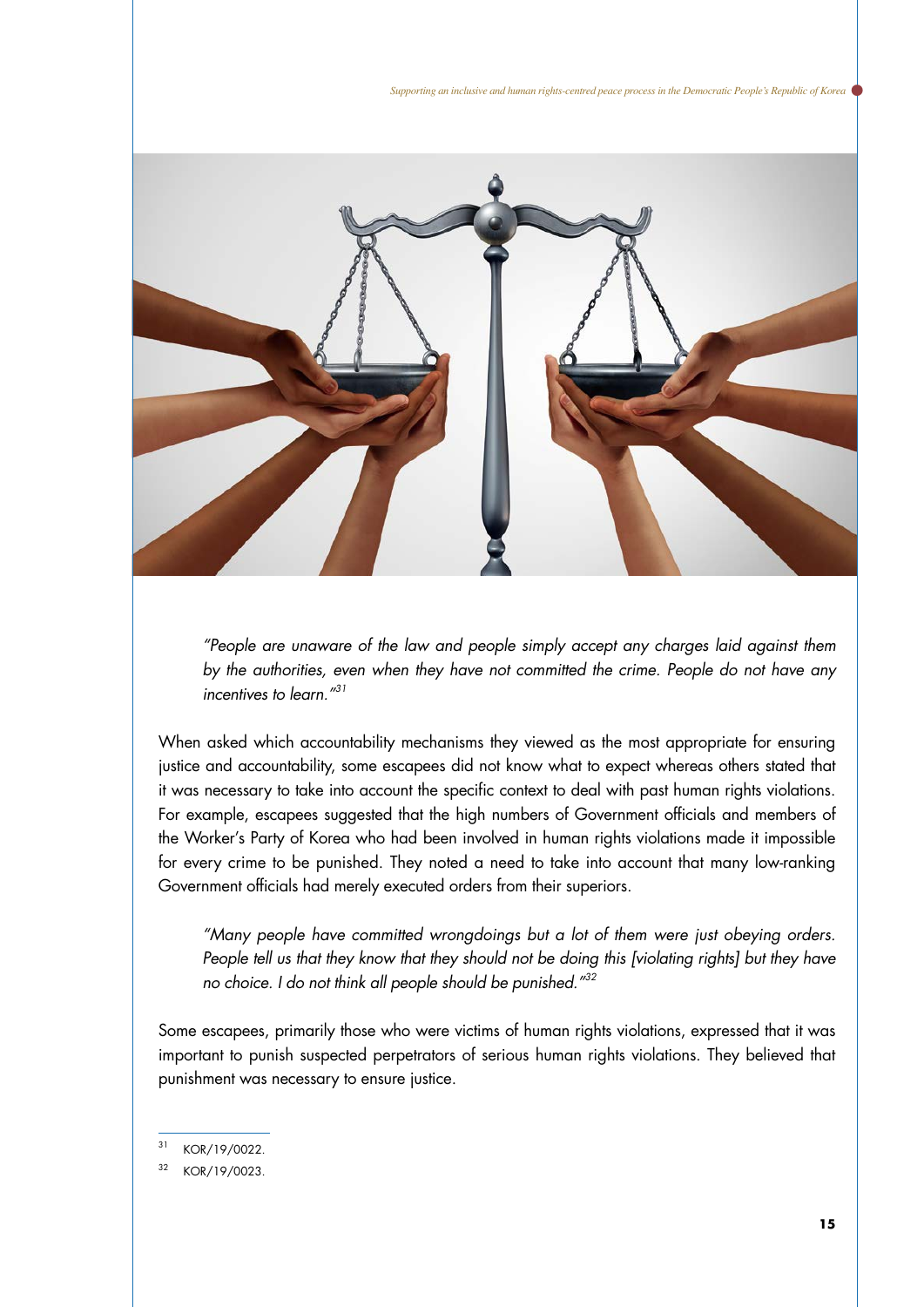*"Since human rights violations are still happening, I look back on the days that I suffered and I think that they [the authorities] should be punished."33*

*"I hope the people who have incarcerated my husband are punished."34*

*"I want the officers who interrogated me to be punished by losing their jobs".35*

*"We should address the past properly otherwise the new society will be in chaos."36*

Some escapees also pointed out that the legal and organizational structure in the Democratic People's Republic of Korea had facilitated human rights violations instead of protecting rights. Escapees, particularly those who are working on human rights issues in the Democratic People's Republic of Korea, stated that they wanted higher-ranking officials and leaders of the Workers Party of Korea to take responsibility for the widespread human rights violations and to initiate human rights reforms.

Some escapees also emphasized the need for victims of human rights violations and their families to have a voice in any future truth and accountability processes. They understood that any comprehensive truth, justice and reform processes could take decades to complete, but that it was essential for reconciliation and sustainable peace.

*"I think truth-telling is a must. Without that, there is no way for reconciliation. Without*  that process, it is hard to decide who should be punished and to what degree. There are *international laws that can serve as the legal basis for the punishment of human rights violations."37*

*"North Korea should address the past without exception. People argue that reconciliation*  should come before addressing the past but some people have spent their whole life under *the oppression. There can be no reconciliation for those people unless such issues are addressed."38*

*"I think victims' voices should be heard when it comes to how to address the past and to what extent, and I think the process itself should be a constant journey; so it may take generations or decades and may only happen gradually."39*

<sup>33</sup> KOR/19/0029.

<sup>34</sup> KOR/19/0030.

<sup>35</sup> KOR/19/0049.

<sup>36</sup> Interview with an escapee, 25 June 2019.

<sup>&</sup>lt;sup>37</sup> Focus Group Discussion, 12 April 2019.

<sup>38</sup> Ibid.

<sup>39</sup> Ibid.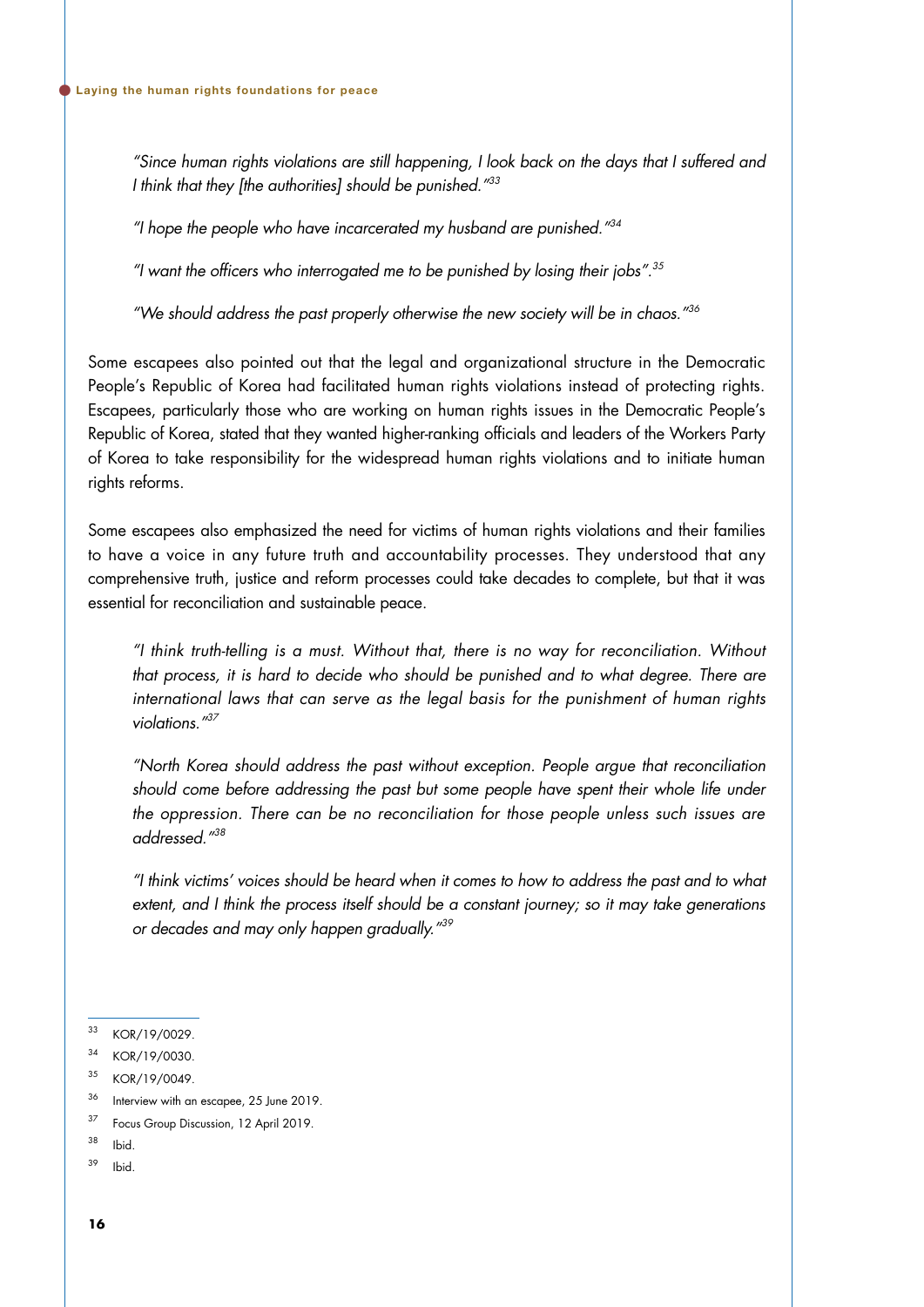# **Ⅵ.** Laying the human rights foundations for peace

This section outlines what the escapees interviewed by OHCHR considered as the main drivers of human rights violations in the Democratic People's Republic of Korea and some of their recommendations to address the root causes of such violations and to lay the foundations for peace, stability and the rule of law.

## a) Promoting equality and non-discrimination

*"Anyone wanting to work in the Party or the Government needs a good background. Anyone who has fought in the war [those who assisted South Korean or external forces during the Korean War] or whose family member has been a landlord in the past will never have the opportunity to join the Government or party. The system is established in such a way that the children of regular workers become regular workers and the children of party workers become party workers."40*

Escapees identified discrimination based on *songbun* as a priority human rights concern to address in the Democratic People's Republic of Korea.<sup>41</sup> They highlighted that people living in Pyongyang who were from the upper *songbun* enjoyed a higher social and economic status than those living in other cities and in rural areas.<sup>42</sup> They also indicated that Government and party officials were primarily selected based on their *songbun* rather than on merit, which created a patronage system whereby officials were preoccupied with satisfying the leadership rather than protecting the rights or interests of the population.

Complete disregard for the rights of the detainees, corruption among officials, and disproportionately harsh sentencing by courts for minor offences were highlighted as illustrations of how State officials, mostly from a higher *songbun*, failed to understand how their actions impacted

<sup>40</sup> KOR/20/0001.

<sup>41</sup> *Songbun* is a State classification system of citizens of the Democratic People's Republic of Korea into classes based on perceived allegiance to the Government, ascertained by reference to family background and particular actions taken by family members. Citizens thus fall into three broad classes: core, wavering and hostile. The Government of the Democratic People's Republic of Korea claims that the *songbun* system is not practised, and that domestic legislation guarantees equality and non-discrimination. The 2014 United Nations Commission of Inquiry report found that the *songbun* system led to structural discrimination.

<sup>42</sup> Economic and social data from the 2017 Multiple Indicator Cluster Survey (MICS) conducted by the Central Bureau of Statistics with support from the United Nations Children Fund (UNICEF) confirmed the significant social and economic disparities between people living in Pyongyang and those living in rural areas.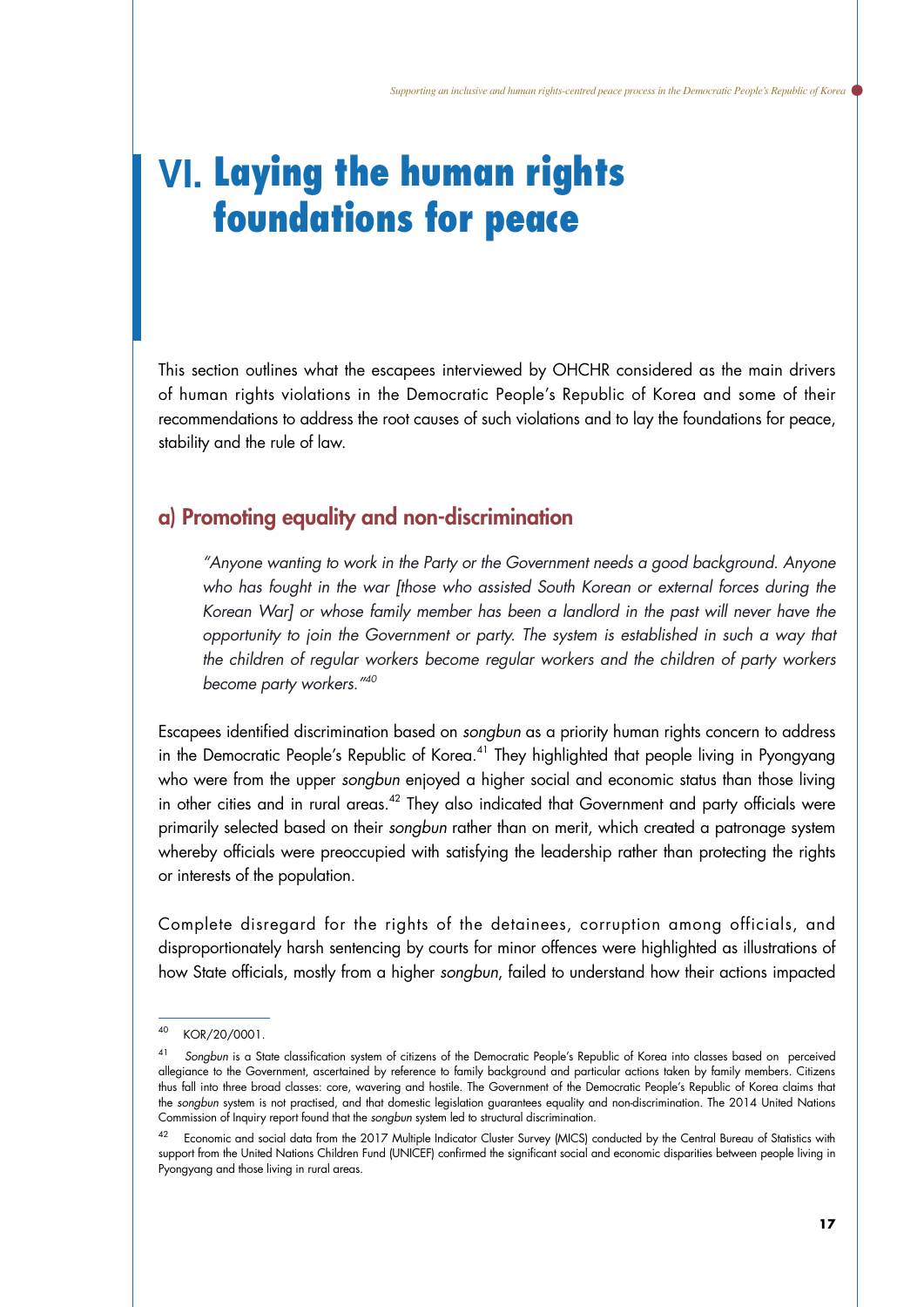the lives of poorer and less privileged families and individuals. Escapees recommended that the Government treat all its citizens equally, abolish the *songbun* system, and replace it with a meritbased system.

*"Persons without a good songbun are not allowed to work in the judiciary or other Government positions. The family background matters more than merit. People working in the judiciary do not understand their responsibility; rather, it is just a job for them. Ordinary citizens have to bear the cost because of their decisions but the officials do not understand it. Selection should therefore be based on merit and not based on songbun."43*

*"If you have decent songbun it is easier for you to pursue your career."44*

Some escapees highlighted that due to widespread corruption, people were denied their rights not only on the basis of their *songbun* but also on their inability to pay bribes. One escapee noted that poor people from unfavourable *songbun* were thus doubly marginalized.

Escapees stated that women were still considered inferior to men in the Democratic People's Republic of Korea.45 They highlighted that in recent years, women had become primary breadwinners in most families but that their contribution was still not recognized due to the deeprooted discriminatory stereotypes. Escapees described domestic violence as widespread,<sup>46</sup> with no avenues for women to report such acts or seek protection. One escapee mentioned that due to prevailing negative social perceptions, women would generally not go to hospital for treatment or seek police protection, even in severe cases. Escapees emphasized the need for the Government to ensure gender equality in both law and practice and to prohibit all forms of sexual and genderbased violence.

*"I think there are gaps in how men and women are treated. In North Korea, it is mainly women who work as the main breadwinners for the family. Men do not work as much as women do. Men hold authority in the family although they are not earning."47*

*"I was also a victim of domestic violence. I was beaten by my husband and by my stepmother. Ministry of People's Security officers do not intervene in domestic violence cases. If it is a serious case, the officers join the inminban [neighbourhood watch committee*  meeting] and advise people not to resort to domestic violence. The Government would not *provide anything to the woman even in serious cases. Even in serious cases where a wife* 

<sup>43</sup> KOR/19/0032.

<sup>44</sup> KOR/19/0007.

<sup>&</sup>lt;sup>45</sup> The 2010 Law on the Protection and Promotion of the Rights of Women prohibits discrimination against women. In its 2017 concluding observations on the Democratic People's Republic of Korea, the Committee on the Elimination of Discrimination Against Women expressed concerns about the persistence of discriminatory stereotypes regarding the roles of women and men in the family and society.

<sup>46</sup> According to the escapees OHCHR interviewed, economic hardship, drug abuse and patriarchal attitudes contribute to domestic violence in the Democratic People's Republic of Korea.

<sup>47</sup> KOR/19/0045.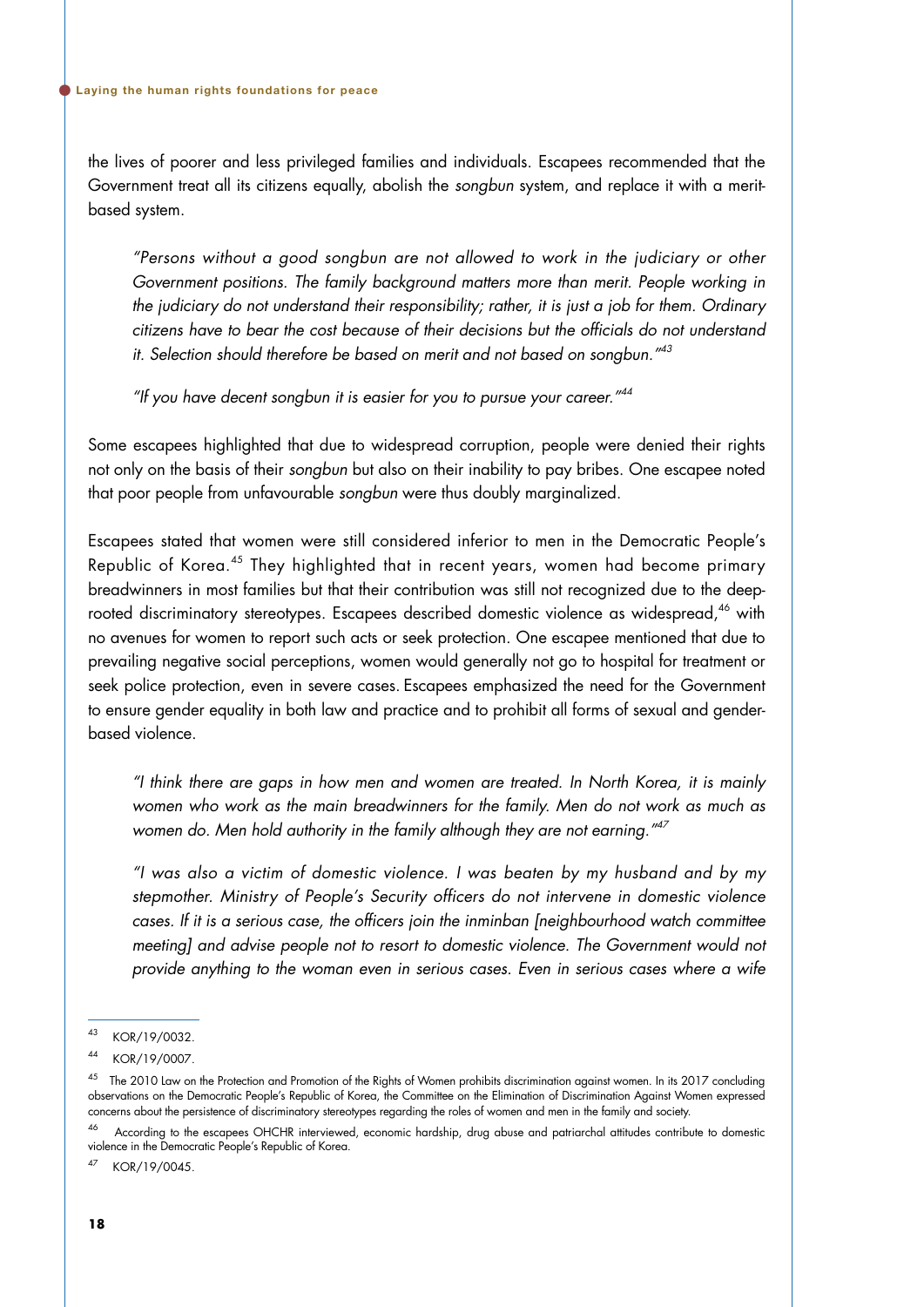*is beaten severely and she cannot move, the woman prefers to stay at home rather than to visit a hospital. People feel shy about visiting the hospital in domestic violence cases."48*

*"North Korea has said that women are treated equally. However, there are structural issues that go against that argument. North Korea does not recognize those structural issues and does not take the initiative to discuss the fact that women are underestimated. There is no State apparatus to discuss higher gender standards. Although there are women's unions, those are used to control citizens rather than to promote gender equality. Also, women who*  fall victim to sexual violence have no avenue to file complaints. The Government should *assure the victims that they will be protected when sharing their experiences, but that is not happening; so even if there are gender issues, there is no opportunity for women to raise their voices."49*

### b) Ensuring economic and social rights

*"We are required to pay more and more but the economic activities are less and less. People will choke to death with no alternatives. Both agricultural productivity and commercial activity decreased last year. More people have starved to death."50*

Most escapees pointed out that the lack of employment and economic opportunities had led to human rights violations in the Democratic People's Republic of Korea. They stated that, although the Government portrays the country as a socialist State, it neither fulfils the basic needs of the population, nor allows citizens to legally engage in gainful economic activities.<sup>51</sup> They informed that to operate businesses, people had to regularly bribe local officials, but that even after paying bribes traders were often arbitrarily detained if officials were unsatisfied with the amount, or had to demonstrate to the leadership that they were cracking down on illegal market activities.

An escapee expressed her frustration about excessive control and the lack of economic support:

*"North Korea does not have a good public distribution system, nor do we have an affluent life. State-run enterprises are not run properly. People say it is because of politics that the country is not managed properly. For example, if a food ration is provided to the*  population then the authorities could have a right to control goods in the market. However, *it does not make sense when they [the authorities] control goods but also do not provide food to the citizens."52*

52 KOR/19/0031.

<sup>48</sup> KOR/20/0005.

Focus Group Discussion, 12 April 2019.

<sup>50</sup> KOR/19/0032.

<sup>&</sup>lt;sup>51</sup> For more information see "The Price is Rights: The violation of the right to an adequate standard of living in the Democratic People's Republic of Korea", OHCHR, May 2019.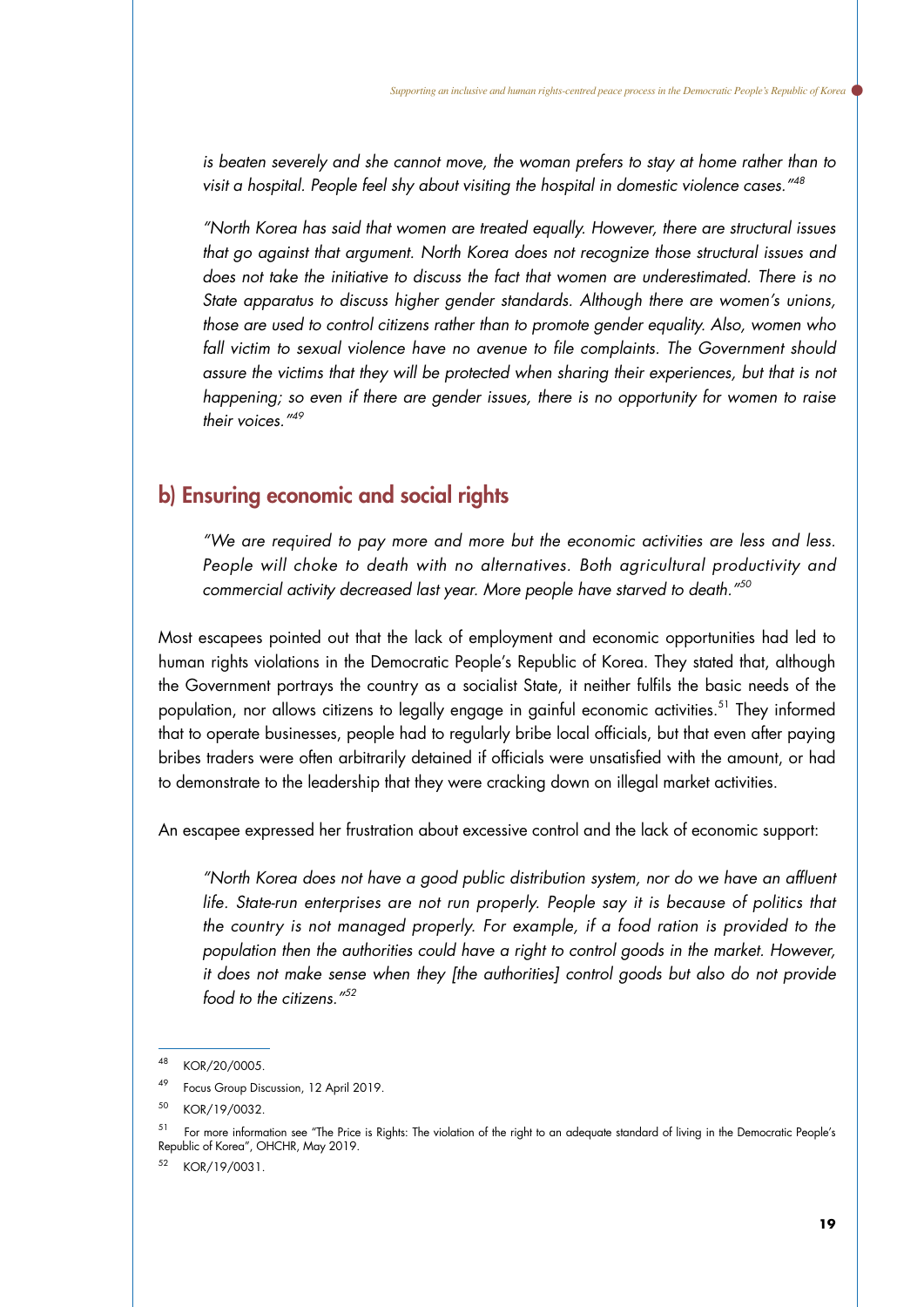

Some escapees also noted that women engaged in business and commercial activities were vulnerable to sexual exploitation. It was stressed that local law enforcement officials and market managers asked for bribes as well as sexual favours to allow women to trade in the market.

Some escapees highlighted the rural-urban economic divide. They explained that the economic situation in the rural provinces, which primarily depended on farming and gathering of medicinal herbs, was worse than in urban areas bordering China, where it was possible to make money through trade and smuggling. They expressed concern that, in recent years, the yield from farming was insufficient for sustaining their livelihoods. A few escapees said that since early 2019, the Government had prevented people from farming in forest areas in the mountains due to environmental concerns. They expressed concern that with no alternative economic support, people in some rural areas were at a risk of starvation in the coming years.

*"Hyesan City in Ryanggang province is close to China, where people smuggle goods and make a living. But my birthplace is in a rural remote area and residents have difficulty making a living."53*

*"Even if we work on farms, we are not provided with a proper amount of food in the fall harvest. Alternatively, people go to the mountains to collect medicinal herbs, which they then sell to buy rice. However, it is not enough. It is tough to buy food."54*

Most of the escapees sought a more conducive environment for economic activity, and highlighted the need for the Government to undertake comprehensive reforms to allow citizens to pursue economic activities without fear of being arrested or having to bribe the authorities.

<sup>53</sup> KOR/19/0034.

<sup>54</sup> KOR/19/0036.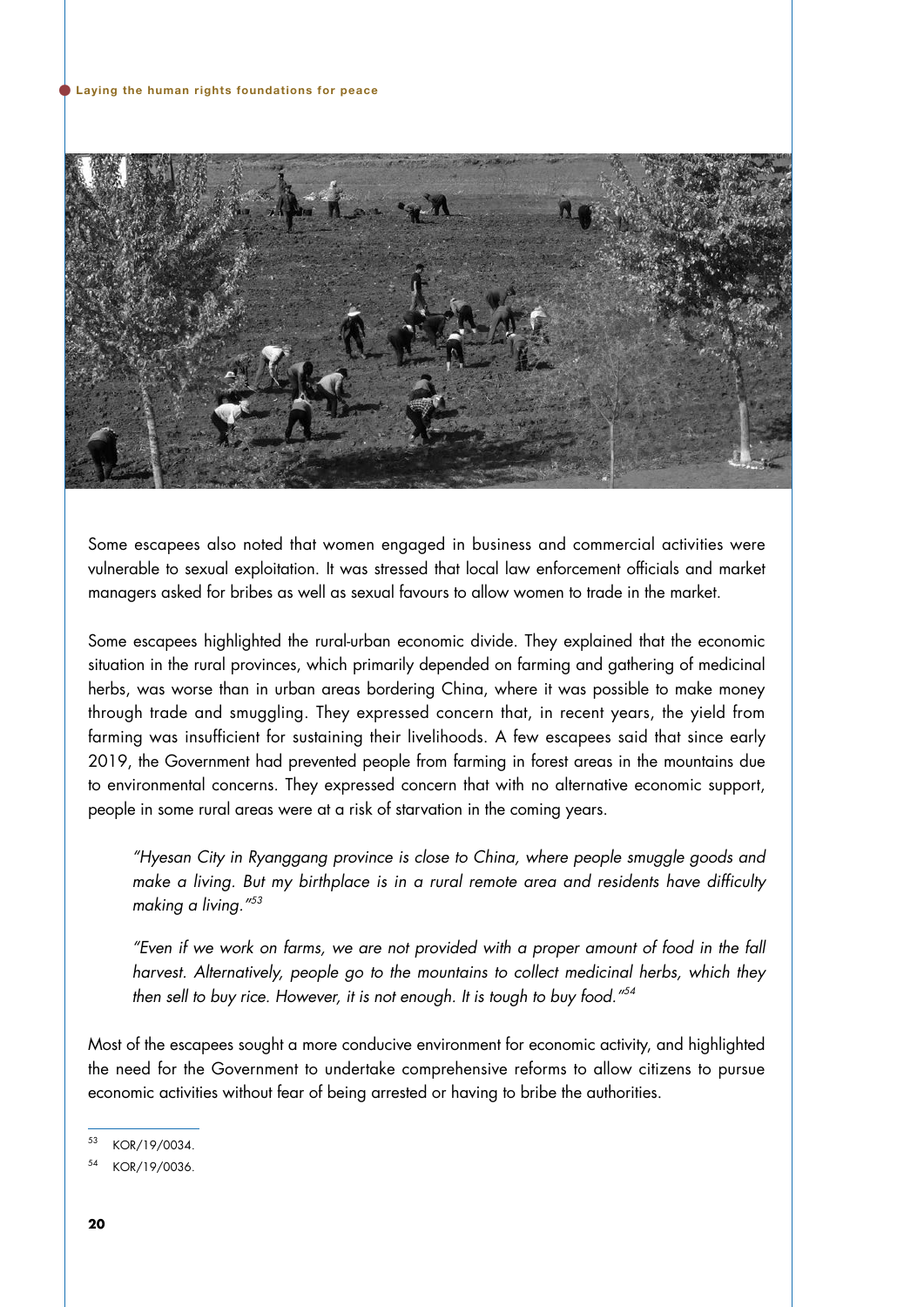*"There should be comprehensive reforms of the system. It should not only be related to opening trade. There should be more market and corporate activities."55*

 *"I think the country should be open and should be reformed. The border should be opened so that North Koreans can trade legally and they do not have to smuggle."56*

#### *Compulsory State-assigned employment*

*"We do not have enough time to work to our full potential, even when we want to work.*  People are not valued for their life. There is no happiness, but constant fear. People want to escape, as there is no value for life. The only way to get out of this problem is to either *escape or die. People are staying alive but with no identity."57*

Almost all escapees stated that compulsory State-assigned employment<sup>58</sup> was a major financial burden and hindrance to seeking economic opportunities. Escapees explained that as people were not paid at all, or very little, families would have no means to meet their daily needs if they engaged only in State-assigned jobs. They expressed discontent that people had to pay the Government to avoid working in unpaid State-assigned jobs. A few escapees were of the opinion that the Government was aware that the State-assigned employment programme had completely failed, but it continued because it allowed authorities to continue to extort money from citizens.

*"The system of mobilization should be abolished. There is no work in the factories. There*  is nothing to do there. We are not paid for working there. If we have to pay money to the *Government, we should be able to engage in business that allows us to earn money. We are asked to pay and we are also asked to be mobilized at the same time. Both are not possible."59*

*"We are mobilized for labour every day. If we want to skip the work, then we have to pay around five to 10 yuan per day, depending on the nature of the work. Although I have set working hours in the Jangmadang [market], I will also have to pay for skipping compulsory work."60*

An escapee explained how the State-assigned employment programme was politically exploited to limit fundamental freedoms and maintain control.

59 KOR/19/0021.

 $55$  Interview with an escapee, 25 June 2019.

<sup>56</sup> KOR/19/0046.

<sup>57</sup> KOR/19/0022.

 $58$  The Constitution of the Democratic People's Republic of Korea guarantees employment to all people through State-assigned jobs. However, there is not enough work and people are not remunerated for the work done under the compulsory State-allocated employment. In its concluding observations of the initial report of the Democratic People's Republic of Korea in 2003, the Committee on Economic, Social and Cultural Rights expressed concern that the compulsory State-allocated employment system was contrary to the right of the individual to freely choose their career or workplace.

<sup>60</sup> KOR/19/0046.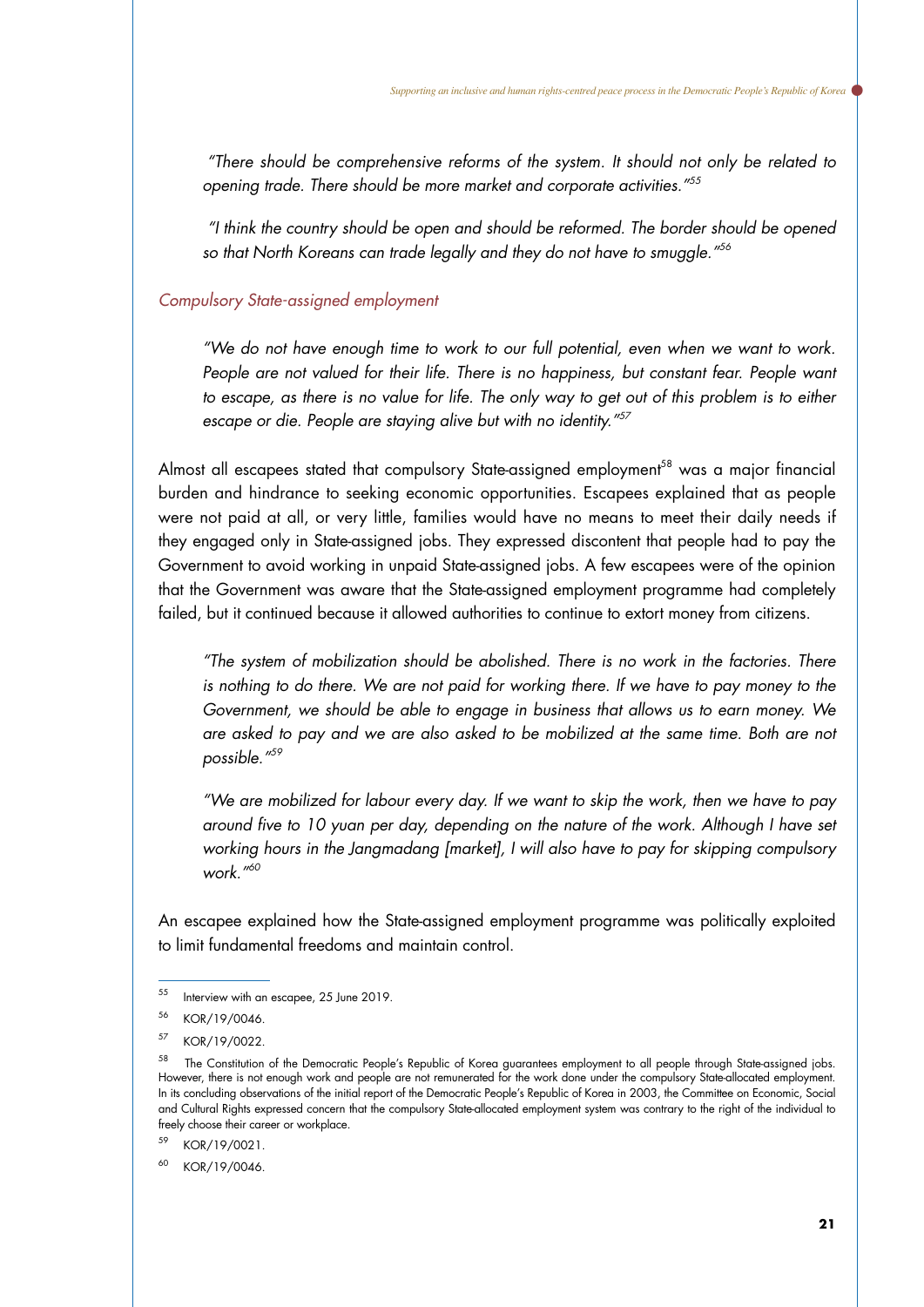*"The right to work issue is political because it helps to maintain the system without paying anyone. This practice is not possible in a real financial environment. Moreover, assigning people to a workplace is also a means to control people and keep them dependent on the State."61*

Some escapees highlighted that although married women were exempted from the State-assigned jobs, they still had to participate in labour mobilization campaigns for construction and civic projects led by the Korean Democratic Women's Union.<sup>62</sup> They noted that this mobilization was an extra burden on married women who were already undertaking household work, taking care of the children, and working in the informal sector to support their family.

Escapees recommended that the Government immediately terminate the State-assigned employment programme, allow citizens to choose their professions based on individual interests and skills and to seek employment opportunities abroad.

*"People should be allowed to work based on their talent, interest and capability. People should not be mobilized to places where they have no interest to work. People should be allowed to go to foreign countries to earn money."63*

*"State-run companies should provide salary or other compensation for work. The Government should allow commercial activities as well as private businesses for people to make a living."64*

#### *Excessive financial and in-kind contributions<sup>65</sup>*

*"We are asked to support the State but we are not provided with anything, not even the basic minimum conditions, which would empower us to provide that support to the Government. State policies have made our lives miserable and difficult."66*

Most escapees pointed to the fact that they were regularly asked to provide monetary and in-kind contributions to Neighbourhood Watch Committees, the Women's Union, the military, prisons, schools and orphanages. In principle, these contributions were voluntary. However, in practice, people were obliged to pay because anyone refusing to pay was monitored and could face consequences. Escapees stated that these contributions were an additional financial burden for citizens who were already struggling financially.

66 KOR/19/0022.

 $61$  Interview with an escapee, 25 June 2019.

<sup>&</sup>lt;sup>62</sup> Married women belonging to the Korean Democratic Women's Union are exempted from the State-assigned jobs.

<sup>63</sup> KOR/20/0009.

<sup>64</sup> KOR/19/0032.

 $65$  In-kind contributions includes providing different items such as cigarettes for Government officials, food for school teachers, fire wood for schools during winter, and stationary and furniture for Government offices.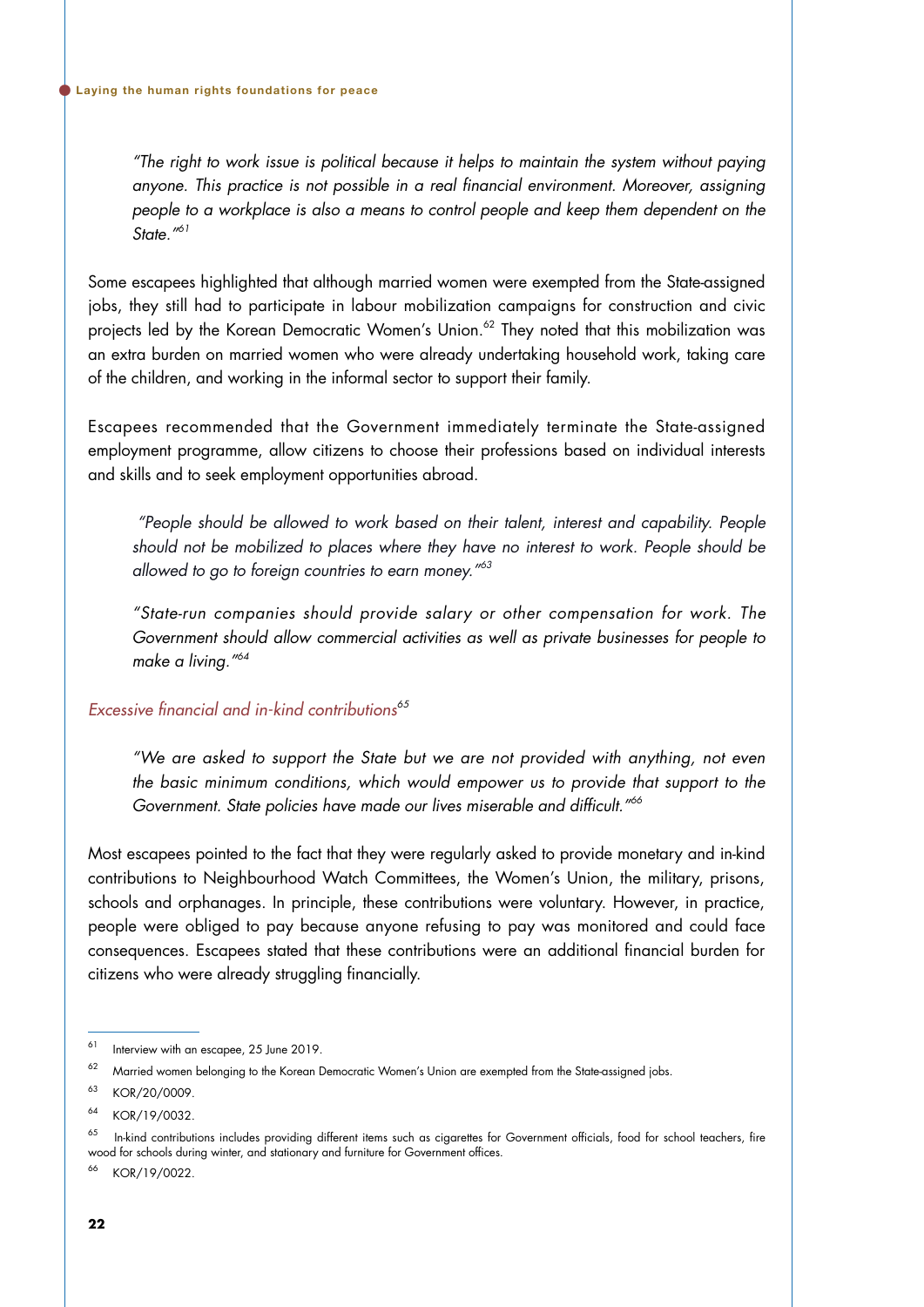*"We have to give so much to the State, which is a big financial burden. The economy is not open to other economies so it is not vitalized and our quality of life is declining. People say if you go along the path of Mount Paektu, which means to stay in North Korea, then you*  will starve to death. If you take the path of the Tumen river (into China), this is the way to *survive. If you stay in North Korea, there is no future." 67*

*"We have to pay a lot of contributions for every event that happens in the city. Everything*  is a political cause and people are forced to pay. It is hard for those who cannot make *money. People who cannot pay will be monitored and can end up in trouble."68*

A few escapees provided examples of how excessive in-kind and financial contributions to schools and health institutions had affected rights to education and health.

*"In principle, health care is free in North Korea. However, the reality is that doctors will conduct medical check-ups only after the patient pays a monetary contribution. Doctors and medical professionals do not get enough salary from the Government, so they rely primarily on the contributions from the patients." 69*

*"The school of my 11-year-old son asked for money every day. The main reason the schools want children is not to teach but to collect money from them. When the schools undertake any activity such as installing computers, they ask the students to pay a certain amount. The school says if you can't pay the money you can't attend the classes."70*

Some escapees stated that, while they understood that any government would need money to run the country, it was equally important to provide basic minimum conditions to allow the population to generate income. They believed that many citizens would be willing to pay taxes if the Government ended all forms of *ad hoc* financial contributions. A few escapees also raised concern over the misuse of the country's natural resources, and wished they would be used more efficiently for the benefit of all citizens.

*"North Korea has a lot of resources. If the resources are managed well and traded between the two Koreas, then people will have a better life. It is tragic this is not happening." 71*

# c) Protecting fundamental freedoms and the rule of law

*"There is too much control by the authorities, which should stop. People should be free. I do not see the possibility of substantive changes as North Korea's leadership's orders are* 

 $67$  KOR/19/0041.

<sup>68</sup> KOR/19/0022.

<sup>&</sup>lt;sup>69</sup> KOR/20/0001.

<sup>70</sup> KOR/19/0048.

<sup>71</sup> KOR/19/0028.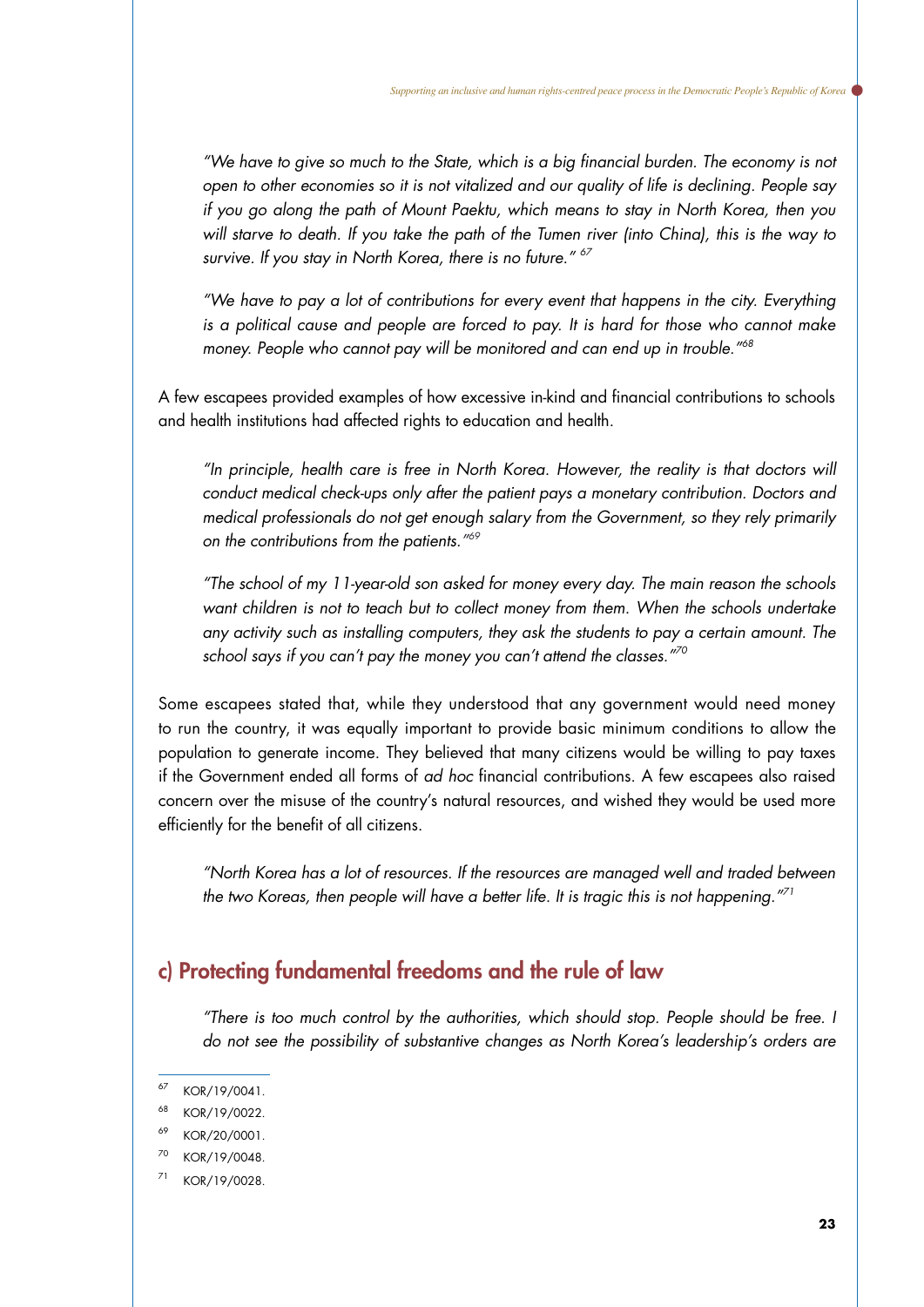*implemented without any reasoning."72*

The majority of escapees expressed concern about the lack of respect for the rule of law and fundamental freedoms in the Democratic People's Republic of Korea. They pointed out that the strict interpretation of the law, arbitrary arrest and detention and restrictions on fundamental freedoms had created a climate of fear.

Escapees also stated that the laws were applied unequally depending on political influence, *songbun*, the external and internal political context, and people's ability to bribe officials. It was noted that laws and policies were not always public, and officials had significant discretionary powers, which facilitated abuse of authority. Escapees stated that it was hard for citizens to question any misconduct by officials, since they risked punishment.

*"Under the current system, if you cross the border illegally, use cell phones, engage in helping people cross the border - these are all reasons for arrest and severe punishment. If you use a cell phone only once to call China, you are sentenced to reform through labour. North Korea wants to protect the State by stopping people from crossing [the border]. I believe the punishments are too severe."73*

An escapee shared her dissatisfaction about the harsh application of laws for minor offences:

*"People are arrested for minor offences and, depending on the political situation, there are crackdowns by law enforcement officials. Although the leadership has promised that the*  laws will not be applied harshly for minor offences, on the contrary local officials implement *laws rigidly and harshly. Although human rights are guaranteed in the Constitution, there are rampant violations of human rights and national laws."74*

Some escapees stated that they wanted the Government to uphold human rights and fundamental freedoms in a fair and impartial manner. They also talked about meaningful participation in public affairs, including citizens having a say in the selection of the political leadership. A few escapees expressed the view that the rule of law could only be established if people were better aware of their rights.

Escapees described what they thought was necessary for protecting fundamental freedoms in the country.

*"I think discussing the rule of law in North Korea would be something for the distant future. What is needed now is to give more options and freedom for the people; how they dress,* 

<sup>72</sup> KOR/19/0033.

<sup>73</sup> KOR/19/0041.

<sup>74</sup> KOR/19/0007.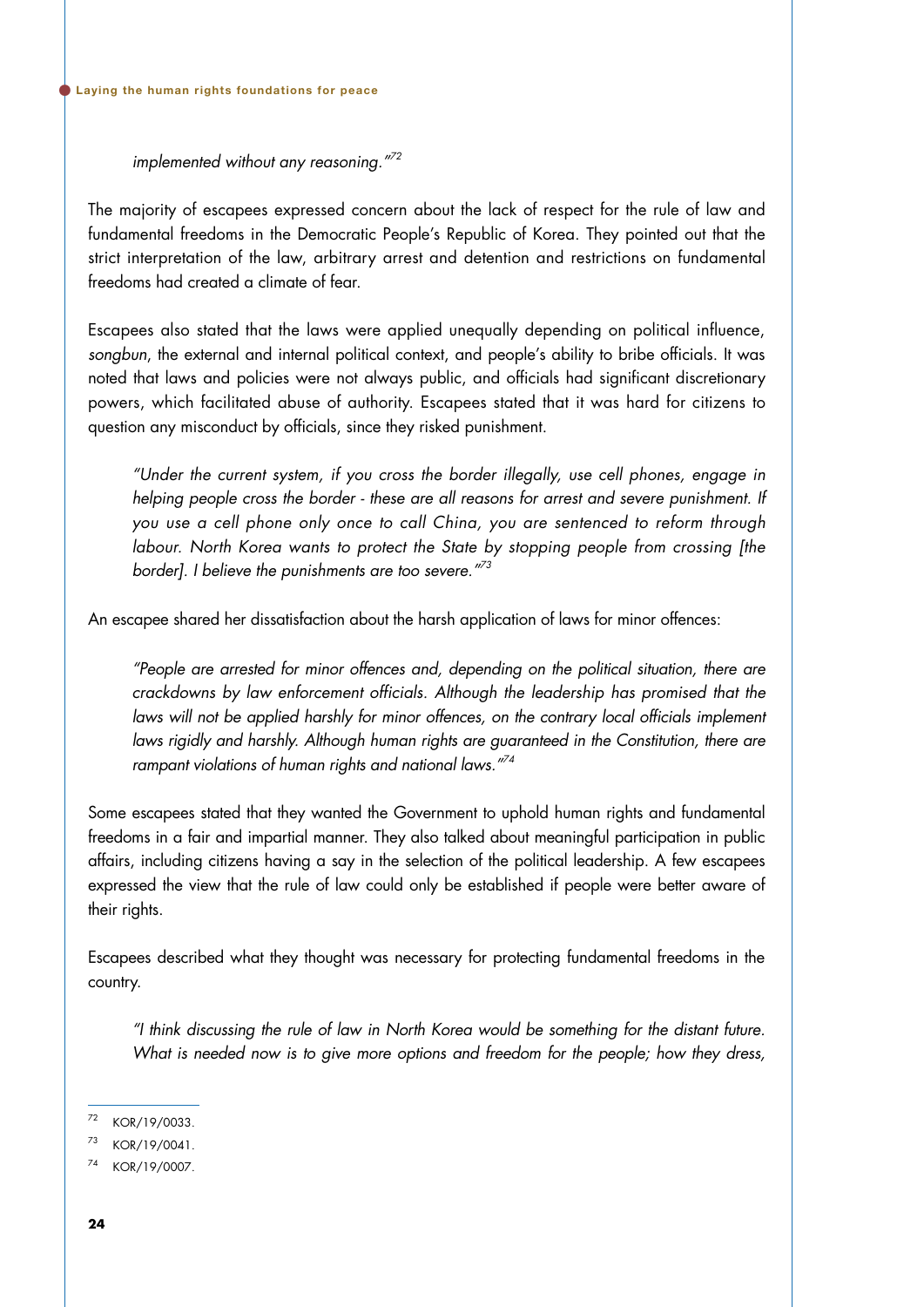*whom they meet, where they travel, access to movies and music - all those freedoms should be guaranteed. They should be able to vote for their leaders. I think they should be given more options in their daily lives."75*

*"From the perspectives of rule of law or good governance for the general population, the Workers' Party should stop monopolizing everything. The Ministry of State Security should also stop its surveillance over the population."76*

*"It is useful for people to understand their value and what they are worthy of. The Government*  has *isolated people and, with no information, people are being deceived and manipulated and they do not understand their value."77*

#### *Corruption and abuse of authority*

Escapees expressed dissatisfaction about widespread corruption and abuse of authority in the country. They stated that almost all law enforcement officials extorted bribes in criminal cases. Some pointed out that people with money could commit serious crimes and get away whereas people without money were imprisoned even for minor crimes. Some also stated that they did not consider law enforcement agencies as legitimate institutions protecting their fundamental rights. Escapees considered that widespread corruption amongst law enforcement officials was rooted in legal ambiguity, which allowed officials to arbitrarily arrest, detain and prosecute anyone who failed to pay bribes.<sup>78</sup>

An escapee highlighted how justice could be bought with money:

*"In North Korea, money matters. You can buy anything by bribing. Money will allow you to study at Kim Il Song University. You can buy justice. Even if you sell 10 kg of drugs, you can easily get out if you pay money. The authorities take bribes. The Deputy District Prosecutor takes bribes for criminal cases. People without money or influence are the only ones who are suffering."79*

#### *Freedom of movement*

*"If people could travel more freely outside of the country, they would be able to earn more. There are no job opportunities in North Korea and all industries are closed. If people can freely travel to China, Russia and South Korea they will work hard, earn more money, and* 

KOR/19/0032.

<sup>75</sup> Focus Group Discussion, 12 April 2019.

<sup>76</sup> KOR/19/0047.

<sup>77</sup> KOR/19/0023.

<sup>&</sup>lt;sup>78</sup> For more information, see "The Price is Rights: The violation of the right to an adequate standard of living in the Democratic People's Republic of Korea", OHCHR, May 2019.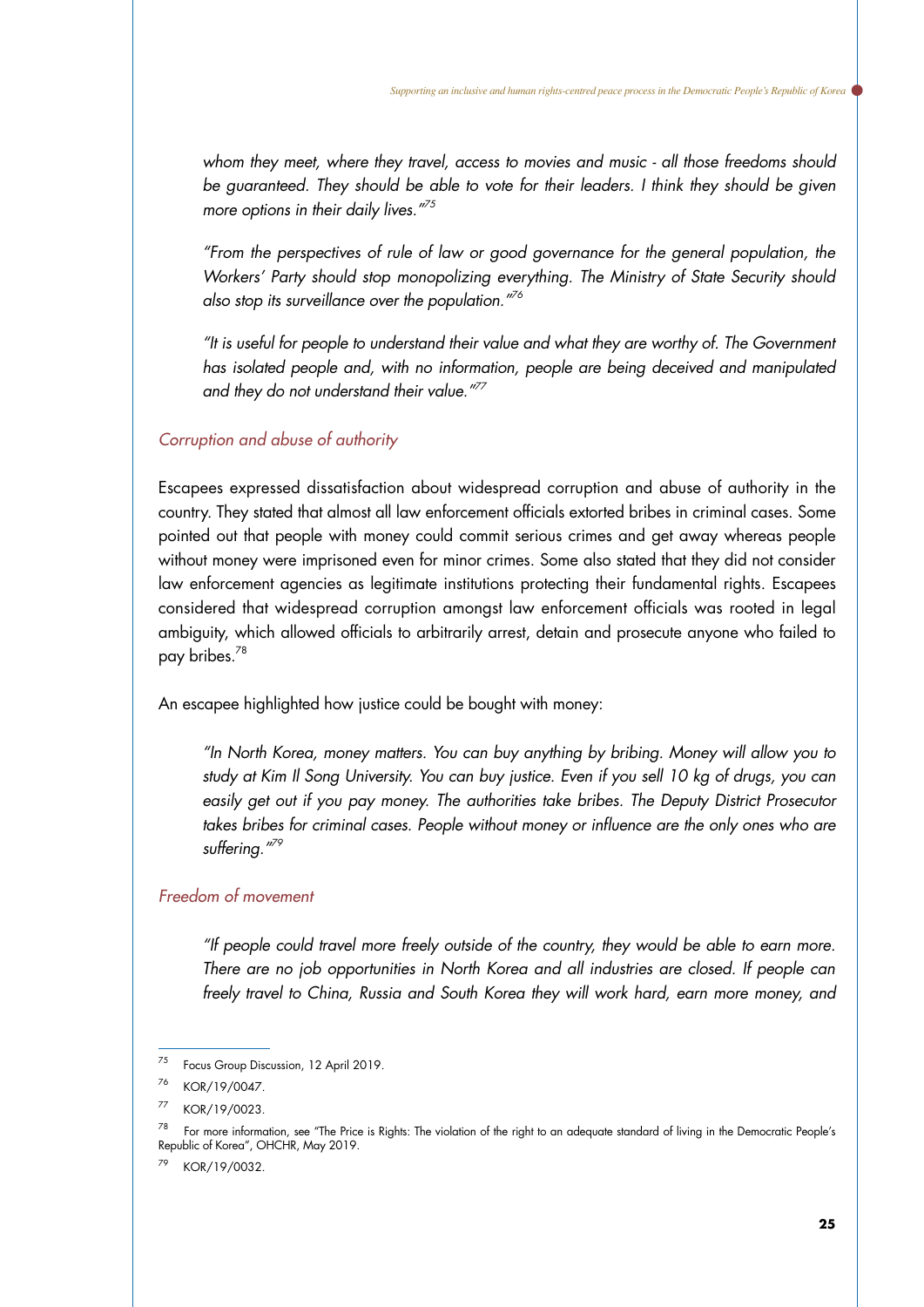#### Laying the human rights foundations for peace



*support the economy."80*

Escapees highlighted that the undue restrictions on freedom of movement have limited their ability to freely trade, seek job opportunities, receive and impart information, engage in social life and explore the outside world.<sup>81</sup> People were required to obtain travel permits to travel to another province. Escapees mentioned that it was easier to get travel permits for medical emergencies, to visit relatives or family members, and for other social purposes than for commercial reasons. It was particularly difficult to get permission to access some areas, including Pyongyang. Those seeking a travel permit often paid a bribe to ensure they were granted one and to prevent delays.

*"If one has money, one can move freely. Travel permits can be obtained by paying bribes."82*

*"I normally brought a packet of tobacco to bribe the officials whenever I needed a permit."83*

Some escapees explained that, while authorized, international travel was highly restricted.<sup>84</sup> A large number of people cross the border to China on a daily basis to trade, seek job opportunities, or to permanently leave the Democratic People's Republic of Korea.<sup>85</sup> Interviewees noted that women

82 KOR/019/0004.

<sup>80</sup> Focus Group Discussion, 12 April 2019.

<sup>&</sup>lt;sup>81</sup> The 2014 Commission of Inquiry also concluded that the policy to restrict the freedom of movement was designed to limit information flows and to uphold discrepancies in living conditions that favoured elites.

<sup>83</sup> KOR/019/0007.

<sup>84</sup> Article 233 of the Criminal Code states that any illegal crossing of the border is an offence subject to less than two years of shortterm labour or, in grave cases, up to five years of reform through labour.

The majority of those involved in commercial activities and trade are women and therefore a large number of women cross the border on a daily basis.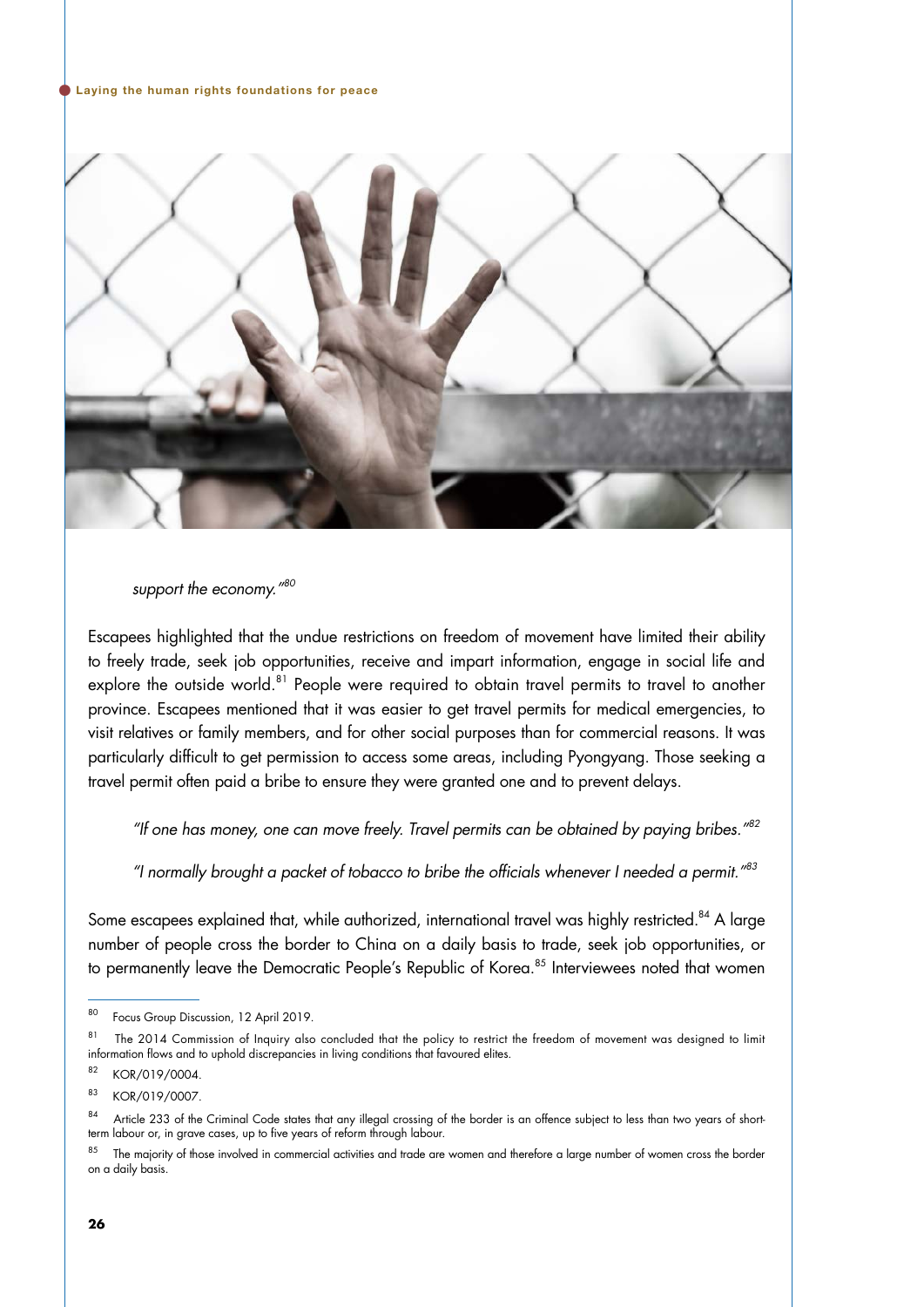crossing the border were particularly vulnerable to abuse and exploitation.<sup>86</sup> They pointed out that a large number of people in detention facilities in the Democratic People's Republic of Korea were serving sentences for illegal border crossing. They expressed the wish that the Government would immediately relax the restrictions on freedom of movement and allow people to travel for work, study and for other economic as well as social purposes, both within and outside of the country. They also noted the need to make travel safer for women.

*"A priority should be allowing North Korean residents to move freely and study if they wish to."87*

*"The economic isolation has made life harder, which has to change. People only see leaving the country as a solution. Leaving the country is also risky. If you are arrested, you will be sent to a kyohwaso (ordinary prison). People who have been detained in a kyohwaso will always attempt to leave the country."88*

#### *Freedom of opinion, expression and access to information*

*"It is not possible to make comments about the leadership or how the country is run while one is in North Korea. If a person makes negative comments they are sent to a political prison camp."89*

Escapees stated that many citizens of the Democratic People's Republic of Korea had a very limited understanding of their rights due to the severe restrictions on the rights to freedoms of opinion and expression. They reported that all information was State-sanctioned and authorities regularly cracked down on any attempts by the population to access foreign movies, music or media.

*"Group 10990 cracks down on people watching foreign movies that are not shown on North Korean TV. Even children are beaten and sent to prison if arrested by this group."91*

Some escapees explained that in recent years, market places had become important hubs, not only for trade but also for exchanging information. With some access to relatively independent information through increased interactions due to trade, pen drives and mobile phones, people had slowly started to understand that not everything coming from the Government could be trusted. A few escapees pointed out that the younger generation was finding it hard to accept the rationale for severe restrictions on their fundamental freedoms. Escapees emphasized that the restrictions on freedoms of opinion and expression should be abolished and the Government should listen to

KOR/19/0009.

<sup>86</sup> An OHCHR survey of 636 women who arrived to the Republic of Korea in 2018 and 2019 shows that many women who have travelled to China from the Democratic People's Republic of Korea were sold for marriage or for sexual exploitation in exchange for safe passage in China.

<sup>87</sup> KOR/19/0036.

<sup>88</sup> KOR/19/0044.

<sup>89</sup> KOR/19/0013.

<sup>&</sup>lt;sup>90</sup> Group 109 is a special unit comprised of officers from various law enforcement agencies to conduct crackdowns on "anti-socialist activities"; primarily viewing and distribution of unauthorized foreign media content.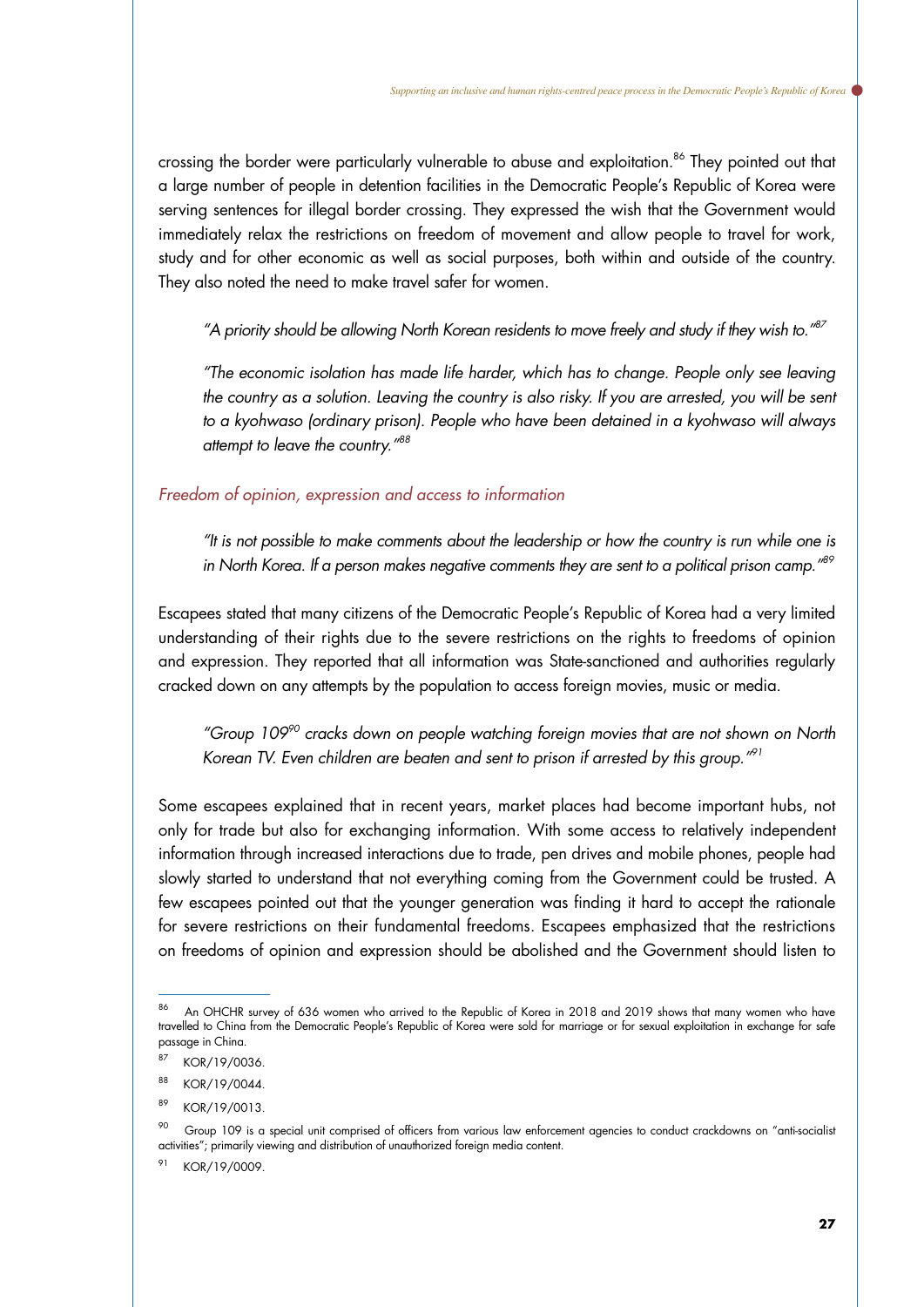constructive suggestions from its population.

*"I think it is meaningful that information circulates through Jangmadang [markets]. When I*  left the country, it was to avoid starvation. However, the younger North Koreans are leaving *the country not because they are starving to death but because of the lack of fundamental freedoms. They have access to outside information and do not want to live a restricted life in North Korea."92*

*"There are varying perceptions based on the region people live in. In border regions, they have better access to information from outside the country, but in the southern and more inland regions there is limited information available from outside and people are brainwashed, so they believe in what the authorities say."93*

### d) Detention and Prison Reforms

*"… the punishments they would give us included having to put our hands behind our neck and do squats. We weren't allowed family visits and didn't receive any medical check-ups."94*

Many of the escapees had experienced detention in the Democratic People's Republic of Korea. They stated that detainees were systematically tortured and ill-treated during interrogation or as a punishment; sexual violence against women was prevalent; and detention conditions were inhumane, overcrowded and unsanitary. Escapees also noted that the sexual and reproductive rights of female detainees were not respected and that detainees were subjected to forced labour.<sup>95</sup>

They called for improvements in detention conditions and in the treatment of detainees. They also wanted the Government to amend the criminal laws that allow excessive sentencing for minor offences - such as crossing the border, conducting business activities or making international phone calls - and to find alternatives to incarceration for petty crimes.

An escapee stated:

*"… punishments for the smallest crimes are too severe. There is no mercy, no process to just give a warning, no social education. It is always just a strong sentence and hard labour."96*

Some escapees, primarily those now working on human rights issues in the Democratic People's Republic of Korea, recommended establishing an independent prison monitoring system, with

96 KOR/19/0041.

<sup>92</sup> KOR/19/0023.

 $93$  Ibid

<sup>94</sup> KOR/19/0010.

<sup>&</sup>lt;sup>95</sup> For more witness testimony and analysis, see "I still feel the pain: Human rights violations against women detained in the Democratic People's Republic of Korea", OHCHR, July 2020.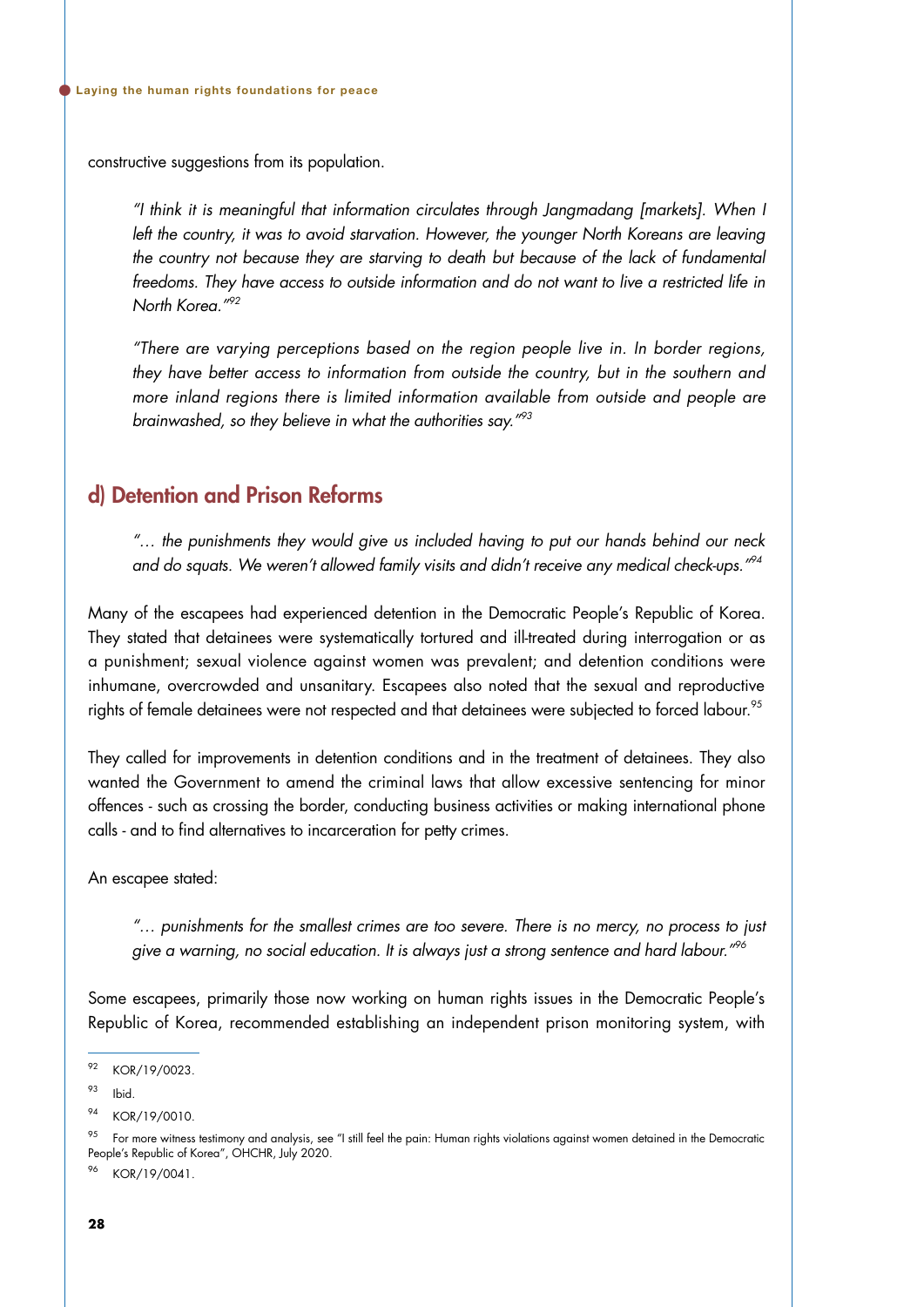

the participation of the international community. They also wanted the United Nations and the international community to continue to advocate against the use of torture and ill-treatment in detention facilities.

*"There are still many victims of torture in North Korea and many have experienced mental trauma. The international community should demand that authorities stop torture in detention*  facilities and provide support to detainees. The United Nations has raised its voice but there is *still a need for further efforts from the United Nations."97*

Some escapees expressed concern about the existence of political prisons<sup>98</sup> (kwanliso) and advocated for the dismantling of all political prison camps and the release of political prisoners. Some also highlighted that, as the Ministry of State Security was involved in human rights violations, its reform was critical to improving the human rights situation in the Democratic People's Republic of Korea.

### e) The need to include human rights in the inter-Korean and denuclearization dialogue

*"There is a long list of human rights issues that need to be addressed by North Korea. These*  issues include the dismantlement of political prisons, guaranteeing the right to freedom of

<sup>97</sup> Focus Group Discussion, 18 April 2019.

<sup>98</sup> In the Democratic People's Republic of Korea, persons accused of political crimes are arbitrarily arrested and kept in incommunicado detention. Families of political prisoners are not informed about their whereabouts. According to the 2014 Commission of Inquiry, political prisoners are eliminated through deliberate starvation, torture, forced labour and executions.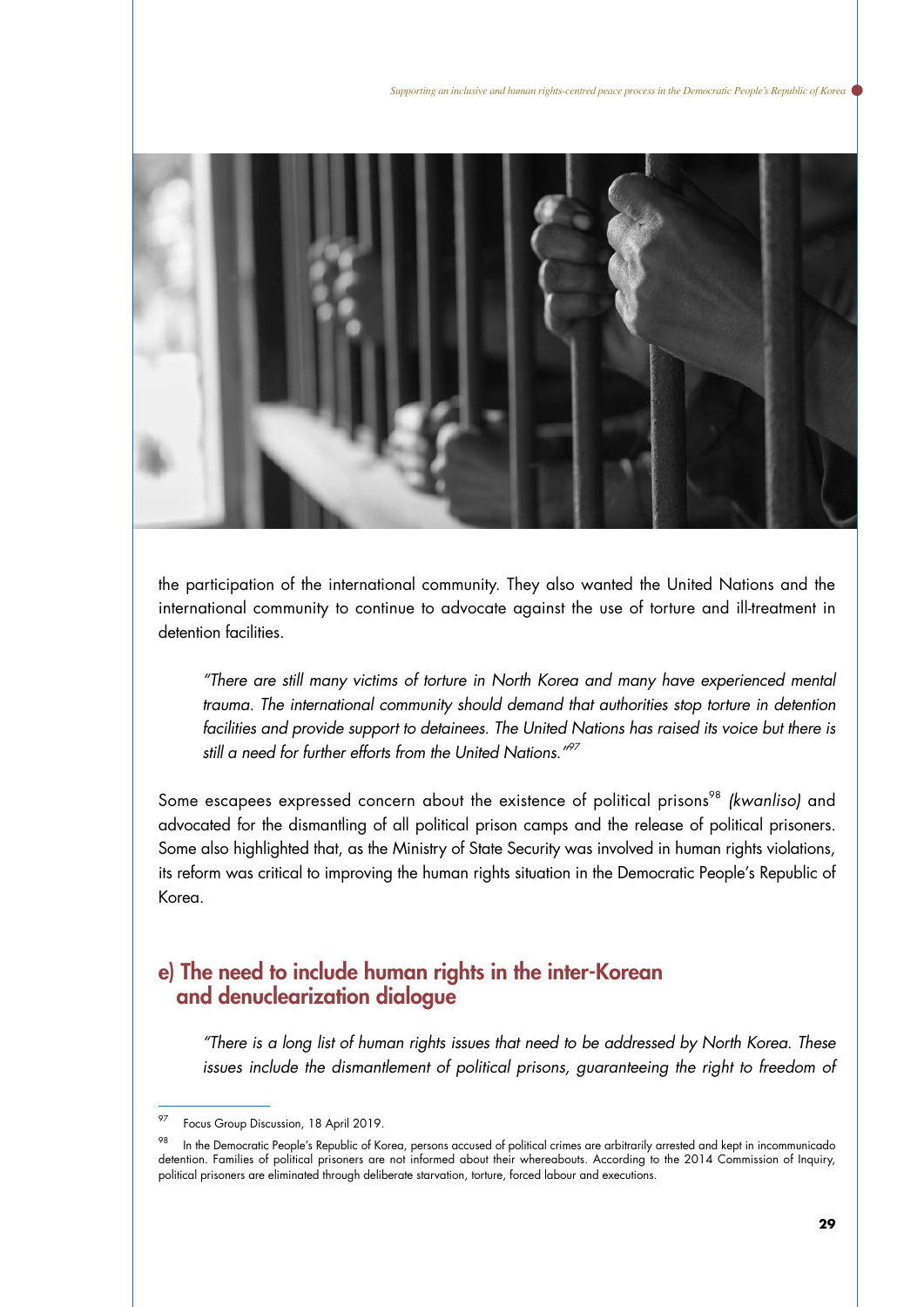*movement, issuing passports to its citizens, opening up to international non-government organizations to assess the situation, and the removal of the guilt by association system."99*

Escapees, in particular those who are now working on human rights issues in the Democratic People's Republic of Korea, were disappointed that human rights were not included in the peace diplomacy of the United States of America and the Republic of Korea. They acknowledged that while denuclearization and economic cooperation were a priority for both countries, prioritizing human rights was also particularly important for people of the Democratic People's Republic of Korea. They rejected the rationale that economic opportunities would automatically bring improvements in the human rights situation. Rather, they considered that improvements in the human rights situation were a precursor to long-lasting peace and stability and subsequent economic and social development.

*"I find it unfortunate that human rights have never been discussed in the peace process; people matter whenever we discuss reconciliation and peace, but human rights have been off the table completely despite also being related to the issue of nuclear weapons."100*

*"This is a disappointment to escapees living in South Korea because, in the past, both the United States and South Korea raised North Korea's human rights issues but, with the start of the summits, the human rights agenda has disappeared."101*

*"I agree that discussions should focus on denuclearization or economic cooperation, but I also believe North Korean human rights issues should be raised."102*

Escapees, particularly those working on human rights issues in the Democratic People's Republic of Korea, would like both the Republic of Korea and the United States of America to prioritize human rights in their talks with the Democratic People's Republic of Korea. Escapees stated that if the United States of America and the Republic of Korea did not prioritize human rights in their talks, it was unlikely that the Democratic People's Republic of Korea would proactively take steps to end the widespread violations in the country.

*"I strongly suggest that discussions on human rights issues take place. Without human rights issues discussed, no other issues can be properly addressed; this should be emphasized."103*

*"It is delusional to think that economic cooperation can come without addressing human*  rights in North Korea. The human rights violations in North Korea amount to crimes against

 $103$  Ibid.

Focus Group Discussion, 18 April 2019. In the Democratic People's Republic of Korea, on the basis of the principle of guilt by association, entire families are punished if their close relatives (including forebears, to the third generation) commit political crimes. In the past, all the family members were sent to prison; however, in the recent years, it appears that family members are expelled to rural areas rather than incarcerated.

<sup>100</sup> Focus Group Discussion, 12 April 2019.

 $101$  Ibid.

 $102$  Ibid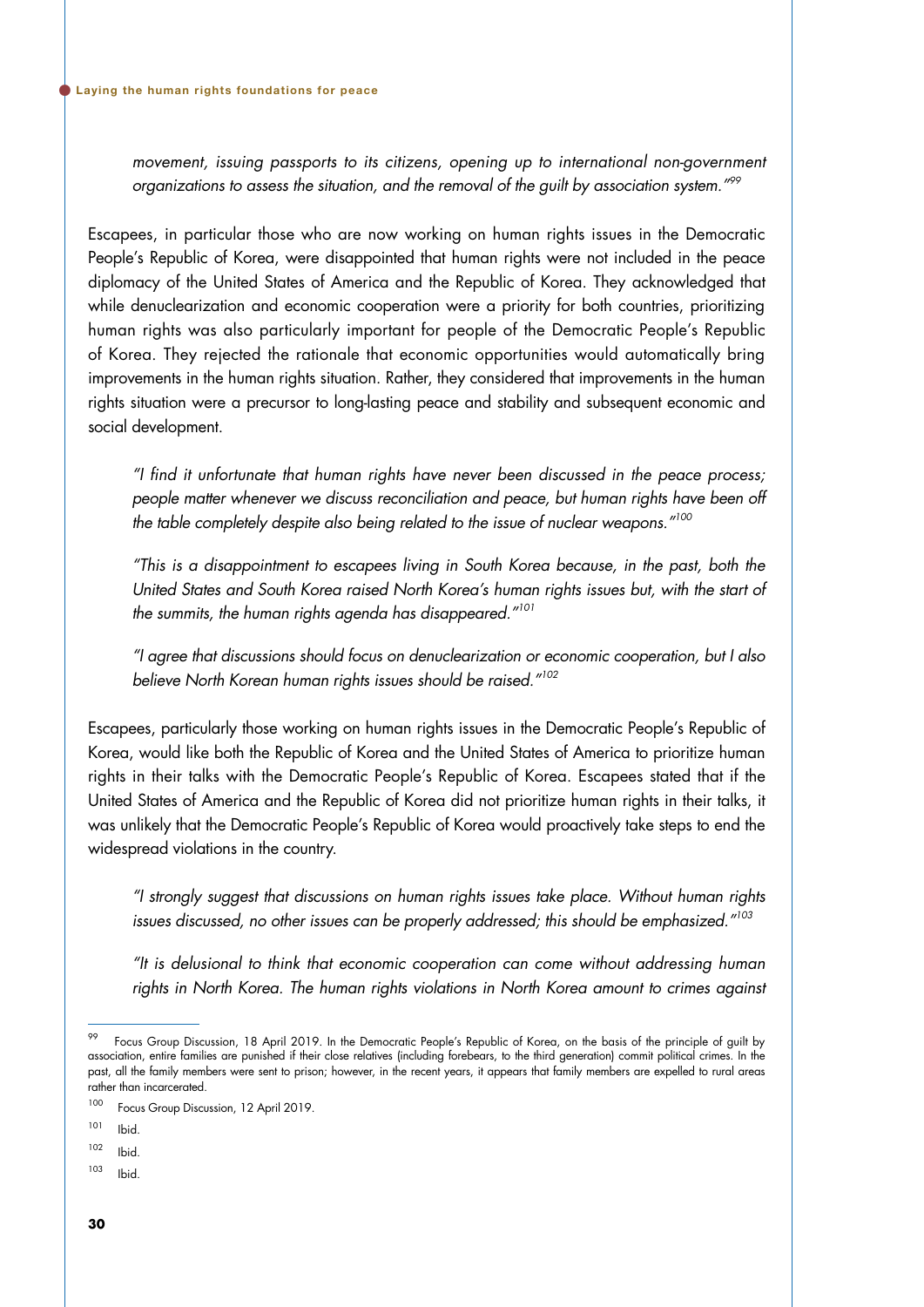*humanity. It is important that South Korea makes recommendations to North Korea to allow*  inspections of the political prisons, to the dismantlement and shutting down of the secret *prisons, and stopping the practice of torture. Freedom of movement, freedom of choice of residency, and engaging in commercial activities should all be allowed. Only once these freedoms are guaranteed should economic cooperation and peace talks take place."104*

Escapees also underscored other human rights issues requiring immediate attention, such as the resolution of the issue of separated families, the release of foreign nationals detained in the Democratic People's Republic of Korea,<sup>105</sup>and taking steps to establish the truth about nationals of the Republic of Korea abducted during and after the Korean War.

*"On the human rights front, there is nothing that should not be prioritized; however, there are issues that should be addressed promptly. People are getting older and dying, so separated*  families should meet; the Korean Air Lines abductee father<sup>106</sup> is alive but is already too old. *North Korea should recognize these issues. If they demonstrate that they can resolve these human rights issues, we can have the patience to believe that other human rights issues will also be resolved."107*

*"Apart from confirming the fate of political prisoners, there are many cases of detainees that have died in prisons and whose bodies have not been returned to family members. In addition, South Koreans were abducted and taken to North Korea and it is important to locate them. The international community and the United Nations have to pressure North Korea to address these issues even if there are no immediate results."108*

Escapees also expressed the need for dialogue to be inclusive and participatory and represent the views of people of the Democratic People's Republic of Korea.

*"When North Korea has talks with the United States or South Korea, they prefer to keep it in a closed setting so the whole process is not revealed to North Korean people. Only results are revealed, and in a distorted way. When Kim Jong Un visited Russia, there was optimism on the positive trade outcomes, but these expectations were the result of propaganda. If the whole process of talks is revealed to the North Korean public, the Government would more likely care about the people's views and listen to them."109*

<sup>104</sup> Focus Group Discussion, 2 May 2019.

<sup>&</sup>lt;sup>105</sup> At least six citizens of the Republic of Korea, including three pastors, remain in detention in the Democratic People's Republic of Korea.

<sup>&</sup>lt;sup>106</sup> In December 1969, a Korean Air Lines plane carrying four crew members and 46 passengers was hijacked from the Republic of Korea and taken to the Democratic People's Republic of Korea. Thirty-nine passengers were returned on 14 February 1970, but the crew and seven passengers remain unaccounted for.

<sup>&</sup>lt;sup>107</sup> Focus Group Discussion, 2 May 2019.

<sup>108</sup> Focus Group Discussion, 18 April 2019.

<sup>109</sup> Focus Group Discussion, 2 May 2019.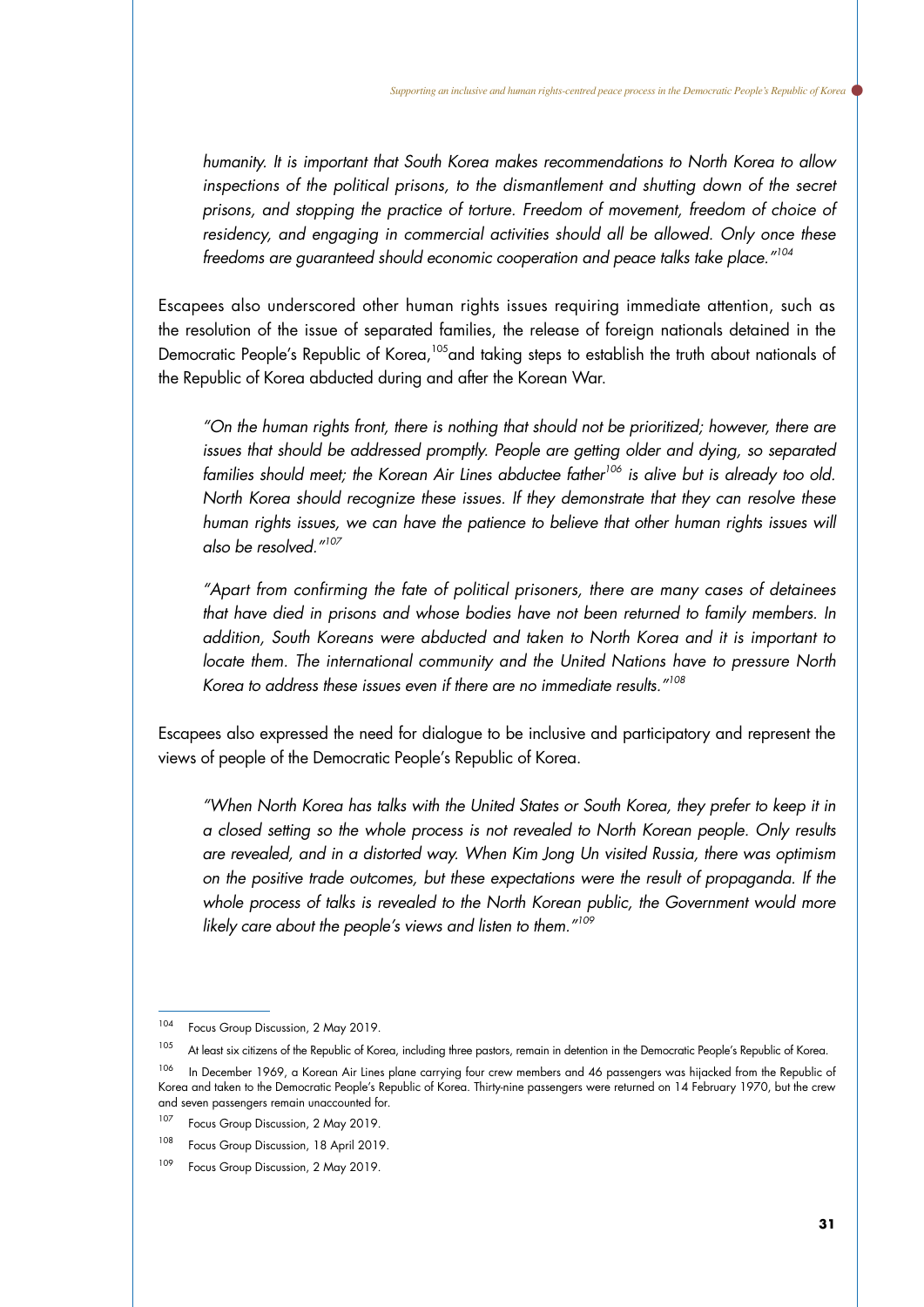# **Ⅶ.** Conclusion

Through individual interviews and group discussions, escapees provided their views on the peace process, the most urgent human rights concerns in the Democratic People's Republic of Korea, and their expectations from the Government and the international community.

While acknowledging the significance of the current dialogue as an opportunity to pursue a peaceful resolution of conflict on the Korean peninsula, they voiced disappointment at the lack of any effort to include voices of people of the Democratic People's Republic of Korea, including those living outside of the country. The lack of discussion of long-standing human rights issues that are of fundamental importance to people of the Democratic People's Republic of Korea is a particular concern, as it risks overlooking drivers of conflict and abuse and undermining the prospects for sustainable peace.

The escapees interviewed were of the opinion that their aspirations for the rule of law, respect for human rights and fundamental freedoms, non-discrimination and gender equality, economic growth and an adequate standard of living can only be fulfilled by initiating wide-ranging reforms. They considered that the pathways towards securing lasting peace can be achieved through an inclusive and human rights-centered peace process. They also underscored that the international community has a critical role to play to advocate for and support such processes and reforms.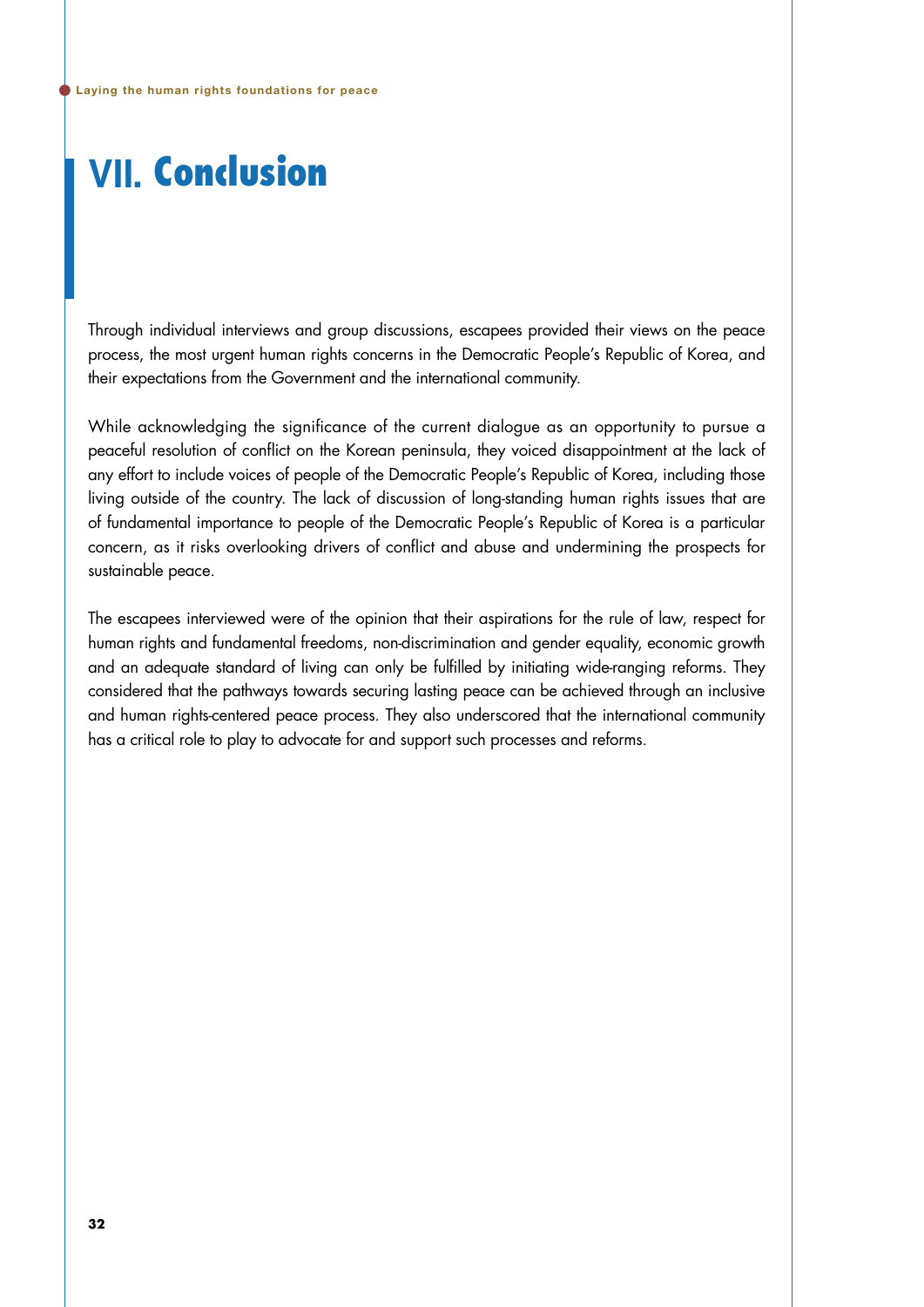# **Ⅷ.** Recommendations

### To the Government of the Democratic People's Republic of Korea:

The Government of the Democratic People's Republic of Korea, as a State party to five core international human rights treaties, has legally binding obligations under international human rights law to introduce legal, institutional and policy reforms to ensure that all people in the country can enjoy their fundamental rights.

Taking into consideration the views expressed by escapees, OHCHR has formulated recommendations to the Government of the Democratic People's Republic of Korea for its consideration.<sup>110</sup> While not exhaustive, these recommendations, contained in the annex, can be used as benchmarks by the Democratic People's Republic of Korea to initiate reforms to improve the human rights situation.

## To the International Community:

The international community can use the recommendations contained in the annex as benchmarks to assess the commitment of the Democratic People's Republic of Korea to meaningful human rights reforms and to measure progress in that regard. It should also:

- Continue to pursue a policy for a peaceful resolution of the conflict on the Korean peninsula and ensure that any peace or denuclearization dialogue and engagement with the Democratic People's Republic of Korea is human rights-centred;
- Ensure that a human rights-based framework is integrated into economic and humanitarian cooperation with the Democratic People's Republic of Korea, including by advocating for the rights to work and an adequate standard of living;
- Provide support to the efforts of civil society actors to bring improvements to the situation of human rights in the Democratic People's Republic of Korea; and
- Continue to support efforts to ensure a comprehensive accountability process for past and ongoing human rights violations in the Democratic People's Republic of Korea.

<sup>&</sup>lt;sup>110</sup> The recommendations also take into account the recommendations from various United Nations human rights mechanisms, including the mandate of the Special Rapporteur on the situation of human rights in the Democratic People's Republic of Korea. It also takes note of the recommendations made in June 2018 by 52 civil society organizations to Kim Jong Un, urging the start of fundamental and wide-ranging reforms to address the human rights issues in the country. [https://www.hrw.org/news/2018/06/06/joint-letter-human-rights-watch-and](https://www.hrw.org/news/2018/06/06/joint-letter-human-rights-watch-and-ngos-kim-jong-un)[ngos-kim-jong-un](https://www.hrw.org/news/2018/06/06/joint-letter-human-rights-watch-and-ngos-kim-jong-un)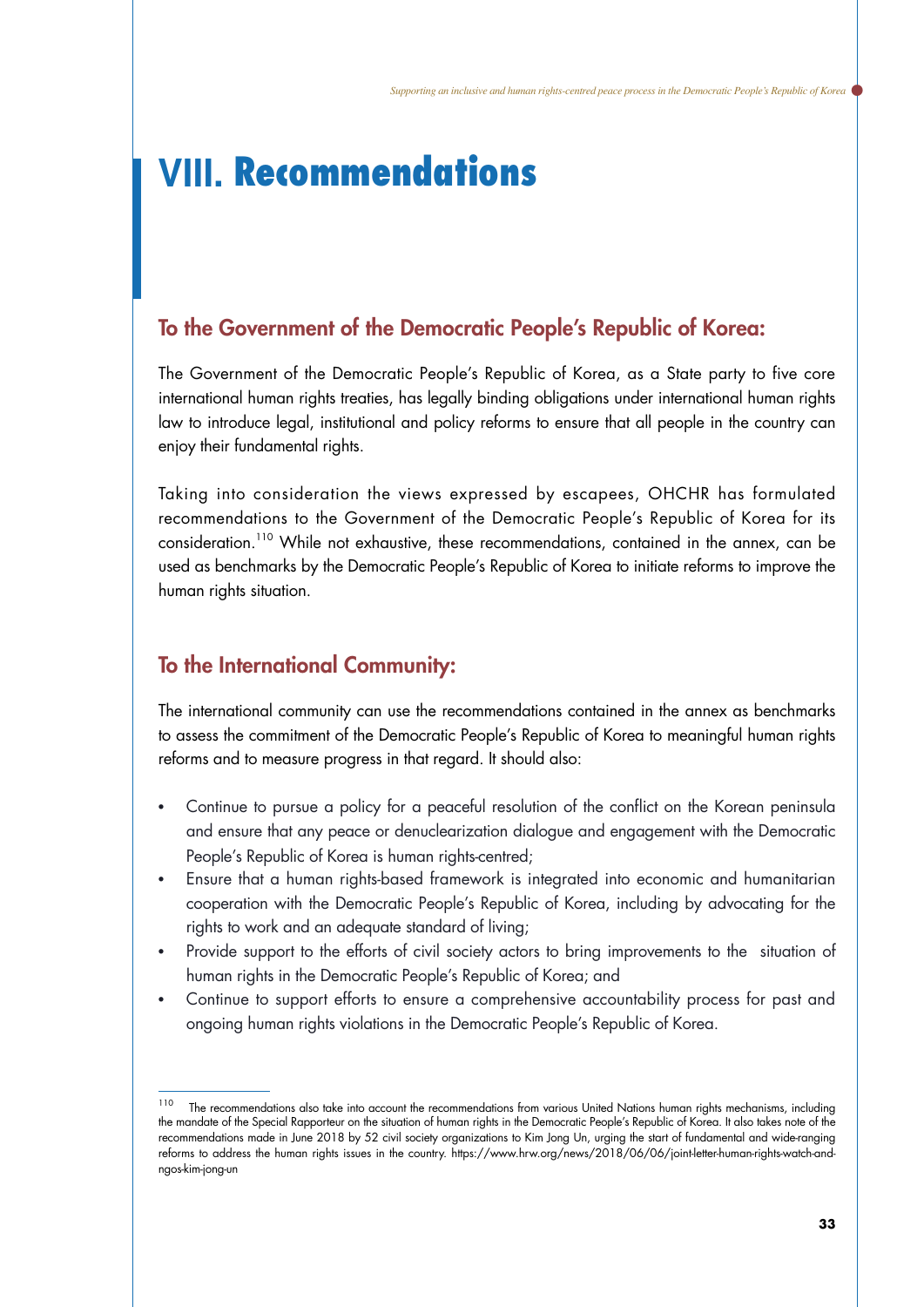### In addition to the above recommendations, the Republic of Korea and the United States of America should:

- Integrate human rights into the peace and denuclearization talks; and
- • Promote a participatory and inclusive peace process by involving escapees living outside of the Democratic People's Republic of Korea.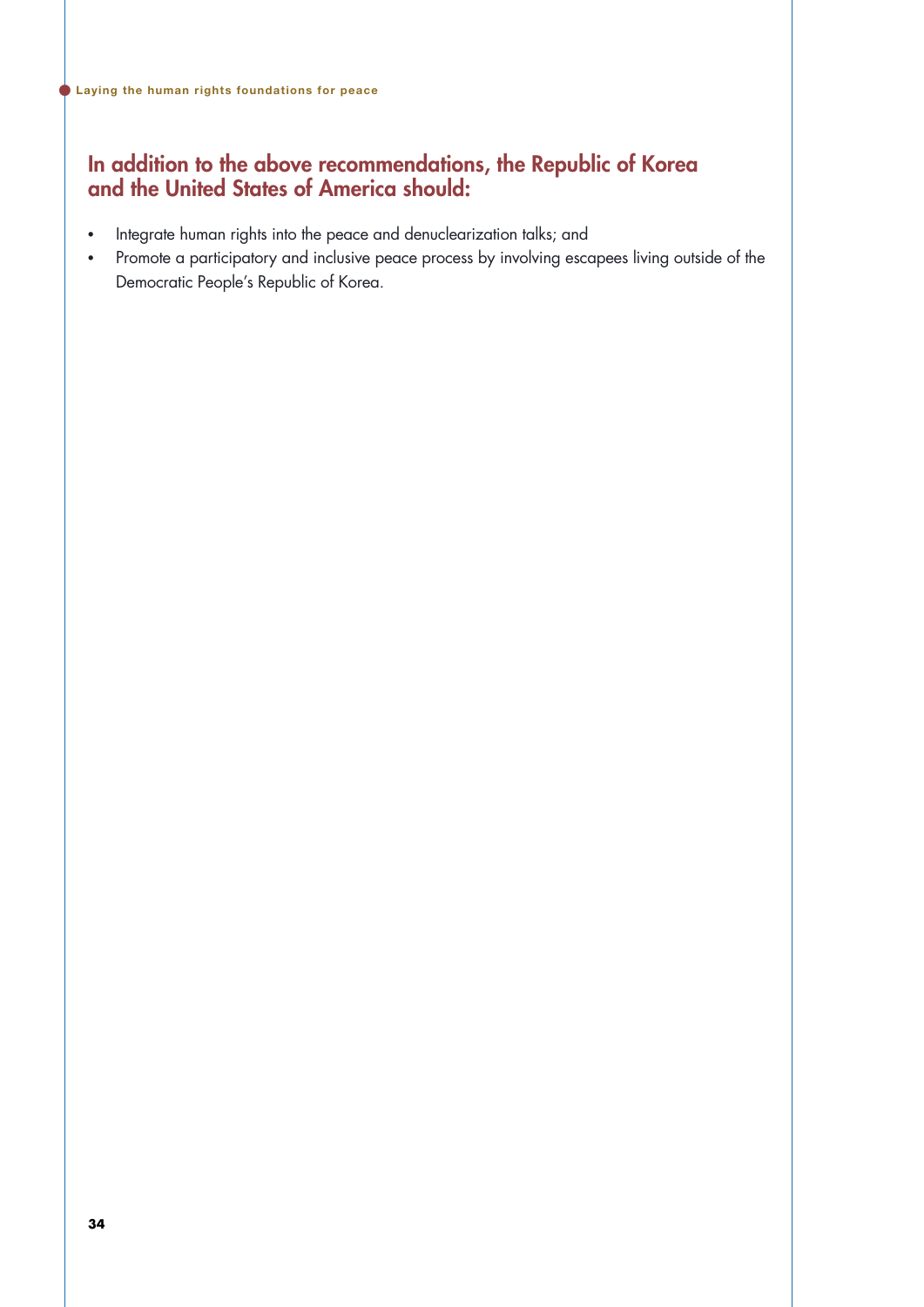# **Annex**

# Human Rights Benchmarks

#### **ⅰ.** Inclusivity in the peace talks

Meaningful participation of citizens of the Democratic People's Republic of Korea in the peace process will contribute to a more inclusive peace process and will enhance the legitimacy and broaden ownership of the process.

- Ensure the full participation of citizens of the Democratic People's Republic of Korea to make the peace process inclusive and participatory. Special efforts should be made to ensure the equal participation of women and people from marginalized communities, including those from rural areas, as well as persons with disabilities and those from lower *songbun*. Efforts should also be made to ensure the equal participation of women and men within these communities. 1.
- Provide regular, accurate and up-to-date information to the citizens of the Democratic People's Republic of Korea on the peace process. 2.
- Initiate meaningful consultations with victims and other relevant stakeholders on accountability, truth and justice with the aim of addressing the serious and long-standing human rights violations in the country. 3.

#### **ⅱ.** Equality and non-discrimination

The *songbun* system has led to structural discrimination and has perpetuated abuses through fear and exclusion. Discrimination based on *songbun*, socio-political status or gender has also affected the full enjoyment of civil, political, economic, social and cultural rights.

- End all forms of discrimination based on *songbun* or socio-political status, including in access to education and employment. 4.
- Provide social and economic protection to groups in vulnerable and disadvantaged situations, especially those from lower *songbun* and those living in rural areas. 5.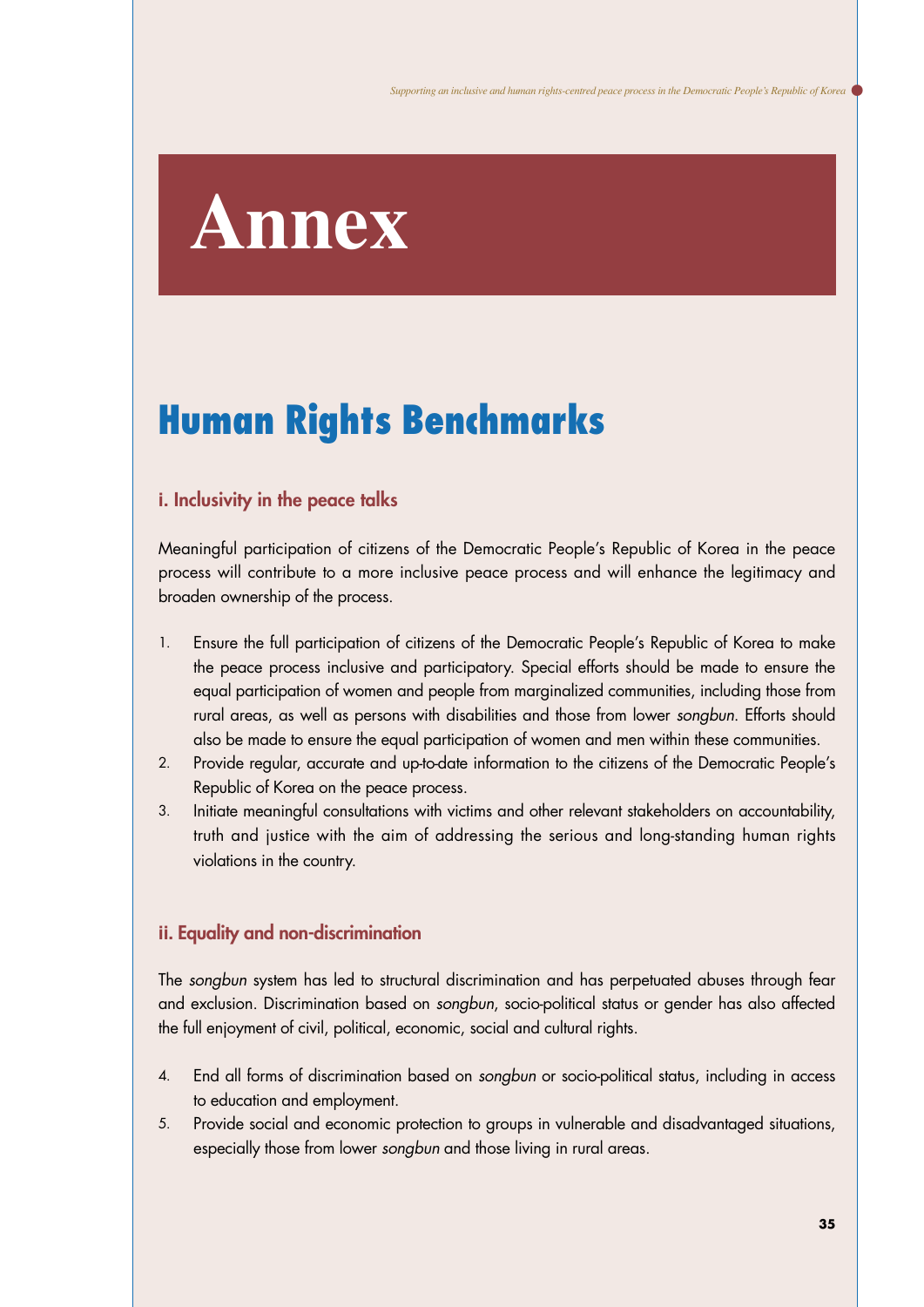- End all forms of discrimination against women, and take special efforts to ensure gender equality in both law and practice. 6.
- Criminalize all forms of sexual and gender-based violence; provide protection and support for the victims/survivors of sexual and gender-based violence; and hold perpetrators accountable for their crimes. 7.

#### **ⅲ.** Economic and social rights, including an adequate standard of living

Strict restrictions on economic activities, compulsory State-assigned employment without remuneration, the requirements of payments of contributions and bribes for engaging in economic activities, and the failure of the public distribution system, have led to economic hardship for many people. The failure of the Government to provide sufficient and quality social and economic services for the whole population and in securing a conducive environment for exercising the right to freely chosen work and engaging in private economic activity has led to violations of economic and social rights, including the right to an adequate standard of living.

- Initiate economic reforms, including by decriminalizing legitimate market activities and protecting the right to earn a living by work which is freely chosen; facilitate citizens' efforts to seek economic opportunities safely inside the country and abroad. 8.
- End compulsory mobilization of labour without remuneration in State-run enterprises; amend legislation to outlaw forced labour and to create favourable conditions for the creation / development of freely chosen employment. 9.
- 10. Become a member of the International Labour Organization.
- 11. Adopt a human rights-based and gender-sensitive approach to economic and social development.
- 12. Ratify the United Nations Convention on Corruption.
- Establish an independent national anti-corruption body with the mandate, funding and staffing 13. necessary to effectively counter corruption and ensure the protection of whistle-blowers.

#### **ⅳ.** Fundamental freedoms and the rule of law

The Democratic People's Republic of Korea continues to unduly limit the exercise of fundamental freedoms, including the rights to freedoms of movement, opinion and expression, and access to information. People are incarcerated for petty crimes with no fair trial or due process. Rampant corruption has meant that citizens have to pay bribes to authorities to be able to exercise fundamental rights.

- 14. Undertake a comprehensive and gender-sensitive review of legislation that limits fundamental freedoms, and initiate reforms to bring laws into line with international human rights standards.
- 15. Initiate steps for judicial and law enforcement reforms to establish the rule of law, including an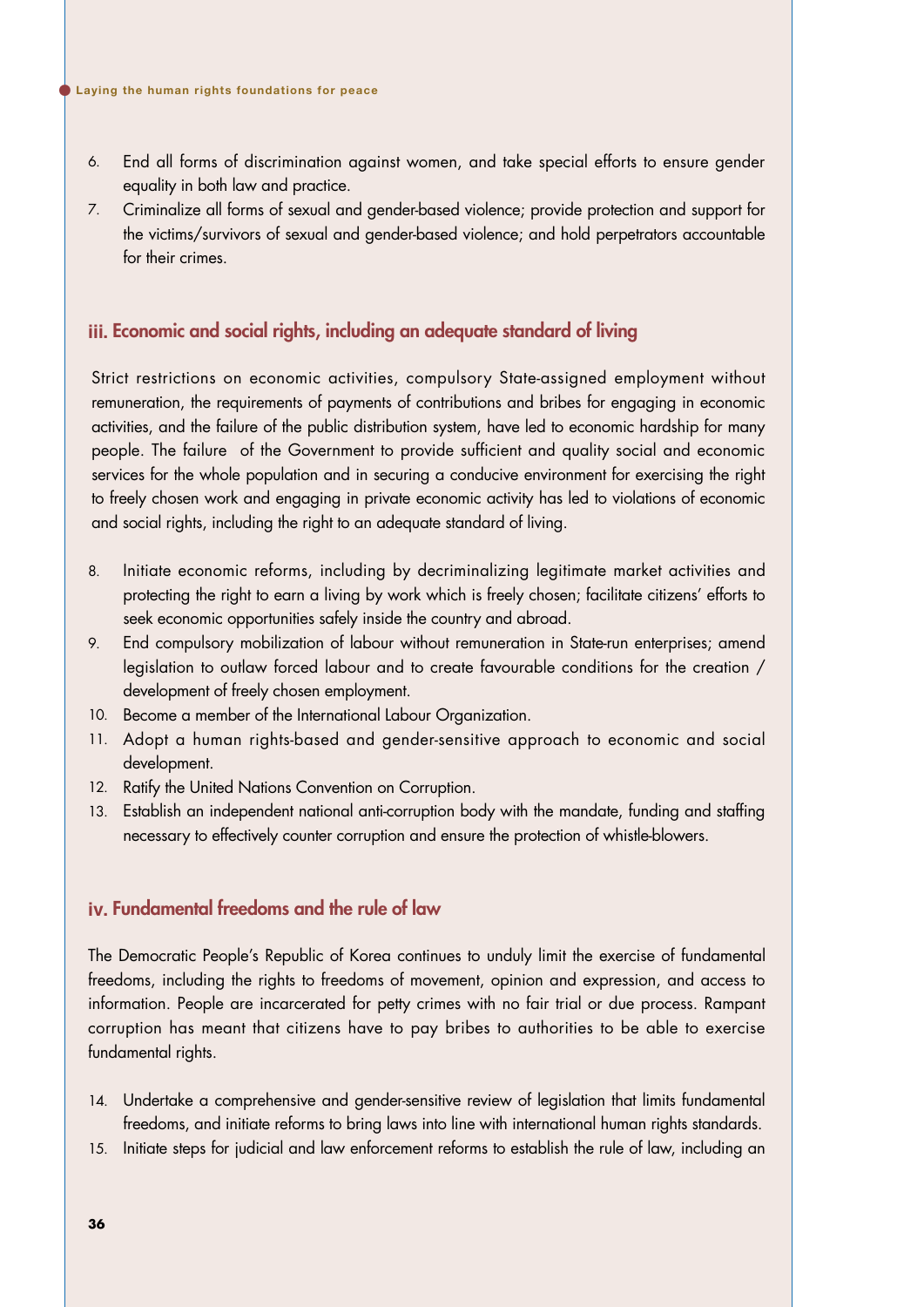independent and impartial judiciary, and to uphold due process rights.

- Work with the international community to bring the criminal justice system into line with the 16. State's obligations under the International Covenant on Civil and Political Rights and other international human rights instruments.
- 17. Recognize the fundamental right to freedom of movement within the country and abroad; ensure that those who return or are repatriated to the Democratic People's Republic of Korea are not subjected to imprisonment or other forms of punishment for irregular border crossing. Ensure that people can exercise their right to freedoms of opinion and expression without fear of arrest and detention; allow people to have access to independent sources of information, including from outside of the country.
- Provide human rights and legal education to the general population; introduce human rights 18. education to law enforcement and other State officials to ensure respect for all human rights without discrimination of any kind.

### **ⅴ.** Detention reform and political prisoners

The use of ill-treatment, torture and sexual violence in detention facilities and prisons remains widespread. Conditions in detention facilities and prisons are not in line with international norms and standards, and people are held in political prisons without due process and for prolonged periods of time.

- Issue an order from the highest authority to strictly enforce the provisions in the Criminal Code 19. and Criminal Procedure Code prohibiting the use of torture and ill-treatment.
- With support from the international community, undertake a comprehensive and gender-20. sensitive review of all detention facilities to improve detention conditions and to eliminate torture, ill-treatment and forced labour; apply alternatives to incarceration for petty offences and reduce pre-trial detention.
- Release all political prisoners and clarify the fate of any disappeared persons whose 21. whereabouts cannot be traced; return the remains of prisoners who died in detention to their family members.
- Conduct a prompt and impartial investigation into all allegations of violations of the rights of 22. detainees, including cases of sexual violence; ensure that all victims have access to effective remedies and redress.
- 23. In line with the United Nations Standard Minimum Rules for the Treatment of Prisoners (the Nelson Mandela Rules) and the United Nations Rules for the Treatment of Female Prisoners and Non-custodial Measures for Women Offenders (the Bangkok Rules), provide minimum standards for food, accommodation and medical support, including sexual and reproductive health services for female detainees, in all places of detention.
- Provide access to human rights monitors to all detention facilities throughout the country; allow 24.humanitarian agencies to conduct needs assessment and provide assistance to detainees in prisons and other detention facilities.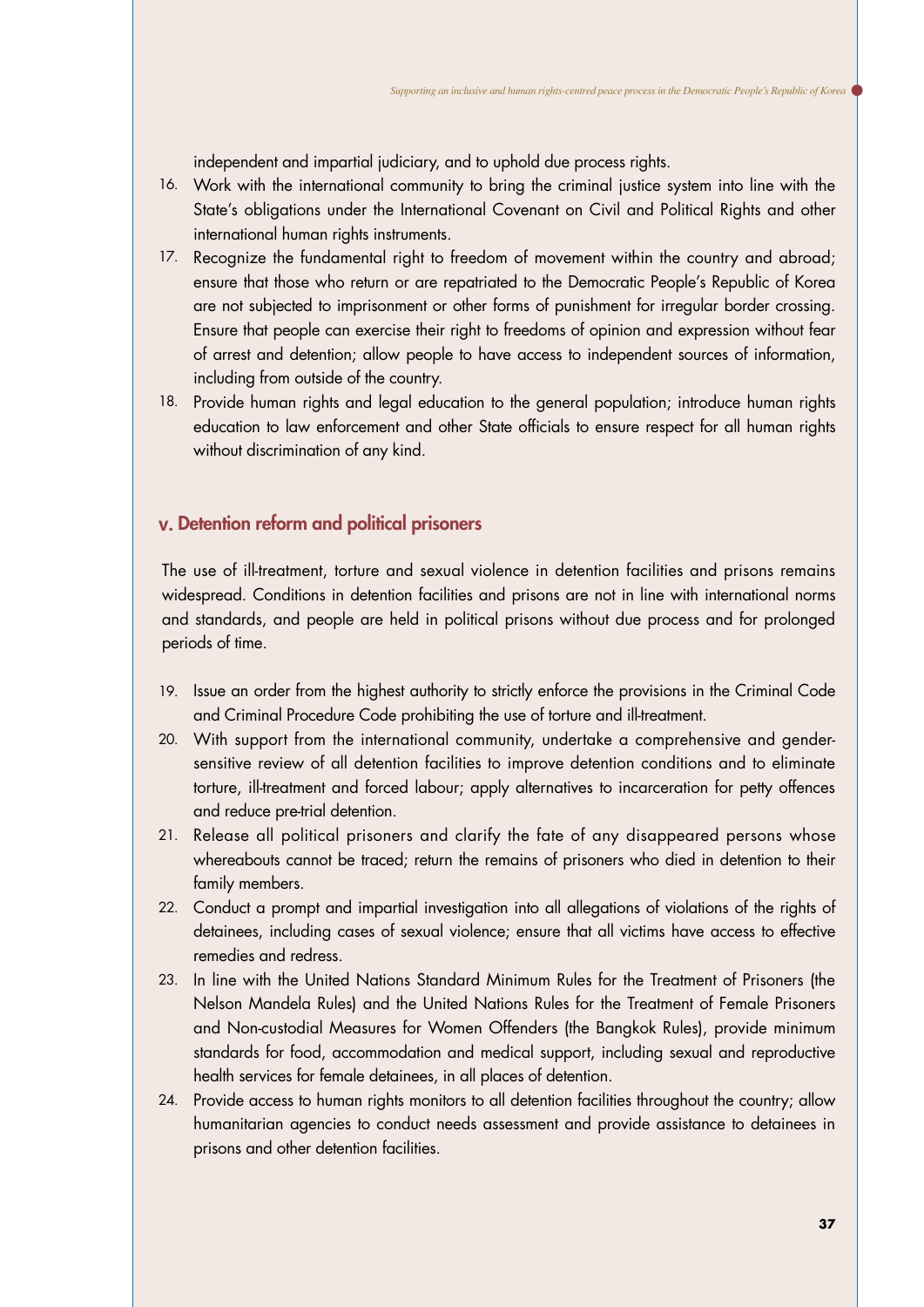#### **ⅵ.** Separated families and abductions

Despite numerous commitments to resolving the issue of separated families, the plight and pain of the families continue. Due to the advanced age of many of the victims, there is an urgent need for the Democratic People's Republic of Korea to allow more frequent family reunion events and exchanges of video messages between families as a priority humanitarian concern. The abductions of civilians from the Republic of Korea, Japan and other countries, and the release of foreign nationals currently detained in the Democratic People's Republic of Korea for acts that should not be criminalized under international law need to be promptly resolved.

- Ensure that family reunion events are held regularly and allow separated families to remain in 25. touch after reunion meetings.
- 26. In addition, allow for other forms of communication, including video reunions and exchanges of information, photos, videos and phone calls.
- 27. Publish a list of all foreign nationals currently detained in the Democratic People's Republic of Korea.
- Together with the Republic of Korea, Japan and other concerned countries, initiate credible 28. investigations to clarify the fate of all alleged abductions by the Democratic People's Republic of Korea.

#### **ⅶ. C**ooperation with international human rights mechanisms

Engaging with the international human rights mechanisms is a key step for the Democratic People's Republic of Korea to demonstrate its willingness to initiate a human rights dialogue with the international community and implement necessary reforms. In 2018, the Government submitted its report to the Committee on the Rights of Persons with Disabilities and, in May 2019, it participated in the Universal Periodic Review and agreed to implement 132 recommendations out of 262 made by other Member States.

- 29. Ratify the International Convention on the Elimination of All forms of Racial Discrimination and the Convention against Torture.
- Engage constructively with the Special Rapporteur on the situation of human rights in the 30. Democratic People's Republic of Korea and other special procedures mandate holders, and allow them access to the country; consider facilitating one visit per year by a thematic special procedure mandate-holder.
- Expand cooperation with the Office of the United Nations High Commissioner for Human 31. Rights, including through technical cooperation and capacity building programmes to support implementation of recommendations from the Universal Periodic Review, treaty bodies and other human rights mechanisms.
- Submit outstanding reports to the Committee on Economic, Social and Cultural Rights and the 32.Human Rights Committee.